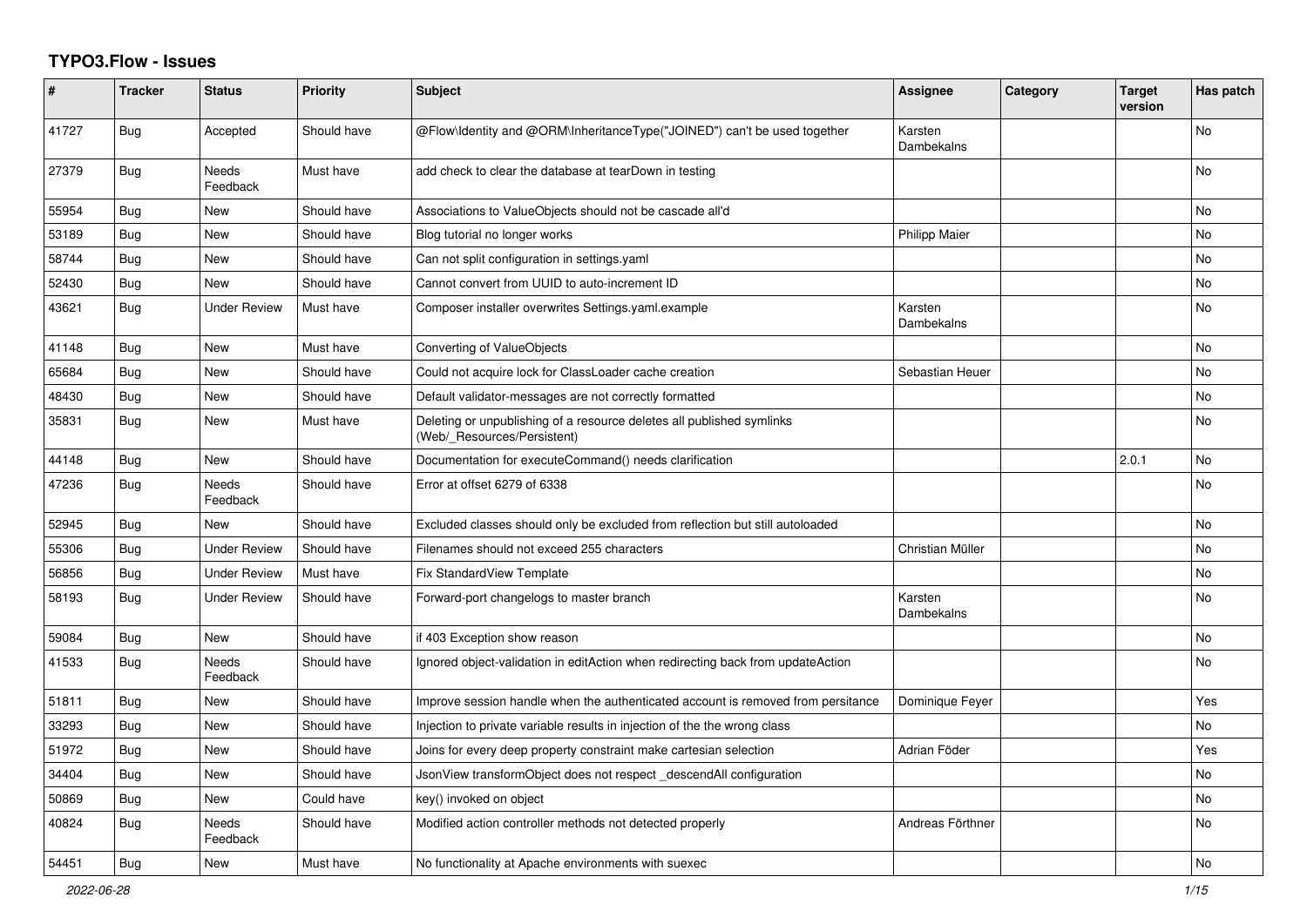| $\sharp$ | <b>Tracker</b> | <b>Status</b>       | <b>Priority</b> | Subject                                                                                      | <b>Assignee</b>       | Category        | <b>Target</b><br>version | Has patch |
|----------|----------------|---------------------|-----------------|----------------------------------------------------------------------------------------------|-----------------------|-----------------|--------------------------|-----------|
| 49372    | Bug            | <b>New</b>          | Should have     | ObjectConverter ignores implemented interface when mapping subtype                           |                       |                 |                          | <b>No</b> |
| 45386    | Bug            | New                 | Could have      | Package::buildArrayOfClassFiles tries to determine class names from file paths               |                       |                 |                          | No        |
| 54549    | Bug            | <b>New</b>          | Must have       | PackageManager::createPackage is incompatible to PackageManagerInterface                     |                       |                 |                          | No        |
| 56601    | Bug            | <b>Under Review</b> | Must have       | PersistenceManager wrong handling of ORM\ld                                                  |                       |                 |                          | No        |
| 45669    | Bug            | <b>New</b>          | Should have     | PersistentObjectConverter does not convert ValueObjects by __identity                        |                       |                 |                          | <b>No</b> |
| 50342    | <b>Bug</b>     | <b>New</b>          | Could have      | PropertyMapper: Use of interface method before implementation check                          |                       |                 |                          | No        |
| 36634    | <b>Bug</b>     | <b>New</b>          | Should have     | Reconstituted entities do not have their properties set when initializeObject() is called    |                       |                 |                          | <b>No</b> |
| 36633    | Bug            | <b>New</b>          | Should have     | Reconstituted entities should not have the FLOW3_Persistence_clone property set              |                       |                 |                          | <b>No</b> |
| 43947    | <b>Bug</b>     | <b>New</b>          | Should have     | Redirect to login after Session timeout                                                      |                       |                 |                          | <b>No</b> |
| 45272    | <b>Bug</b>     | <b>New</b>          | Should have     | Related Value Objects get deleted by default cascading                                       |                       |                 |                          | <b>No</b> |
| 48429    | <b>Bug</b>     | <b>New</b>          | Should have     | Remove- and update-actions on repository are not persisted                                   |                       |                 |                          | <b>No</b> |
| 58996    | Bug            | <b>New</b>          | Should have     | ResourceManager adding to persistence                                                        |                       |                 |                          | <b>No</b> |
| 62009    | Bug            | <b>New</b>          | Should have     | Rewrite URI Filename could be empty                                                          |                       |                 |                          |           |
| 49423    | <b>Bug</b>     | <b>New</b>          | Must have       | Role name and packageKey are not accessible                                                  |                       |                 |                          | <b>No</b> |
| 46073    | Bug            | <b>Under Review</b> | Should have     | Scripts::executeCommand must be usable outsite of TYPO3.Flow                                 |                       |                 |                          | No        |
| 38216    | Bug            | Needs<br>Feedback   | Should have     | Static method calls in reflected classes refer to _Original class                            |                       |                 |                          | No        |
| 11039    | <b>Bug</b>     | Needs<br>Feedback   | Must have       | Static object container injects properties to result of factory object                       |                       |                 |                          | No        |
| 49011    | <b>Bug</b>     | <b>Under Review</b> | Should have     | Support executing TYPO3. Flow inside a PHAR                                                  |                       |                 |                          | <b>No</b> |
| 46689    | <b>Bug</b>     | <b>New</b>          | Must have       | The new ClassLoader swallows Fatal Errors                                                    | Marc Neuhaus          |                 |                          | No        |
| 59747    | Bug            | <b>New</b>          | Should have     | TYPO3\Flow\Error\Exception thrown in file ErrorHandler.php                                   |                       |                 |                          | No        |
| 59357    | Bug            | New                 | Should have     | Using the PackageManager directly instead of the Interface results in unexpected<br>behavior |                       |                 |                          | <b>No</b> |
| 32873    | <b>Bug</b>     | Accepted            | Must have       | Value changes for logged in account are not persisted due to session serialization           | Karsten<br>Dambekalns |                 |                          | No        |
| 57796    | <b>Bug</b>     | <b>New</b>          | Should have     | XLIFF Fails if $id ==$ nodedata                                                              |                       |                 |                          | <b>No</b> |
| 40802    | Bug            | Accepted            | Should have     | Documentation mistake (authentication)                                                       | Karsten<br>Dambekalns | Documentation - | 1.1.1                    | No        |
| 58975    | Bug            | <b>New</b>          | Must have       | Fix command for Linux in Qucikstart documentation                                            |                       | Documentation - |                          | <b>No</b> |
| 46120    | Bug            | New                 | Must have       | Important step missing in the installation chapter                                           |                       | Documentation - |                          | No        |
| 57972    | <b>Bug</b>     | <b>New</b>          | Should have     | Missing @ManyToOne in example for resource                                                   |                       | Documentation   |                          | No        |
| 38004    | Bug            | Accepted            | Should have     | Missing CheatSheet folder for Getting Started manual                                         | Karsten<br>Dambekalns | Documentation - | 1.1.1                    | <b>No</b> |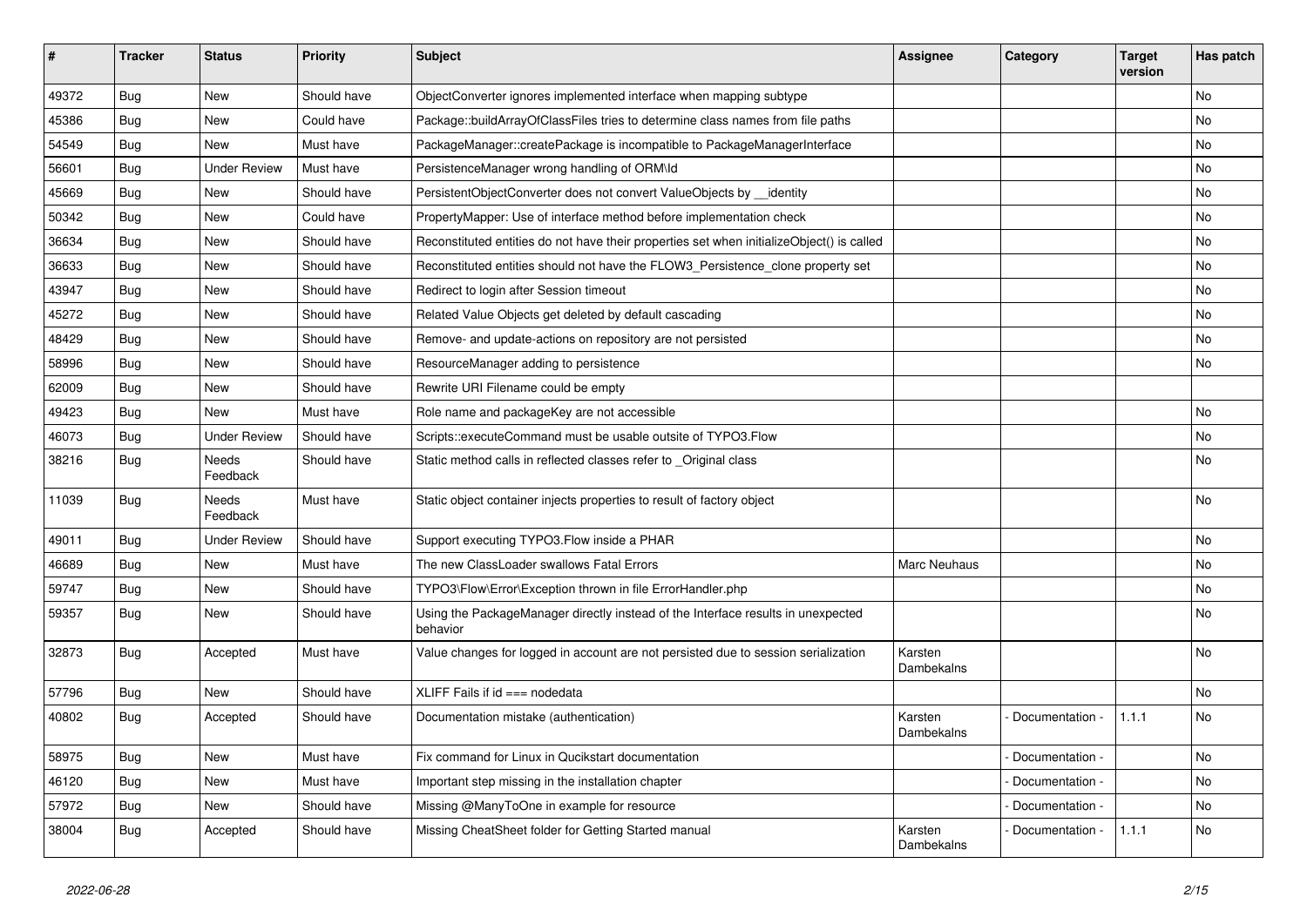| #     | <b>Tracker</b> | <b>Status</b>     | <b>Priority</b> | Subject                                                                                                                                | <b>Assignee</b>       | Category                         | <b>Target</b><br>version | Has patch |
|-------|----------------|-------------------|-----------------|----------------------------------------------------------------------------------------------------------------------------------------|-----------------------|----------------------------------|--------------------------|-----------|
| 39414 | Bug            | New               | Should have     | <b>Security Documentation</b>                                                                                                          |                       | Documentation -                  |                          | <b>No</b> |
| 45623 | <b>Bug</b>     | New               | Should have     | SQL error when calling TYPO3.Blog Setup controller                                                                                     |                       | Documentation -                  |                          | <b>No</b> |
| 45249 | Bug            | New               | Must have       | Update composer project-create command listing                                                                                         |                       | Documentation -                  |                          | No        |
| 48873 | <b>Bug</b>     | <b>New</b>        | Should have     | Error when calling resourceManager->deleteResource on unpublished Resource                                                             |                       | Error Handler<br>Report -        |                          | No        |
| 58894 | Bug            | New               | Must have       | MySQL max key length exceeded during Neos setup                                                                                        |                       | <b>Error Handler</b><br>Report - | 2.x                      | <b>No</b> |
| 59878 | <b>Bug</b>     | New               | Must have       | TYPO3\Flow\Core\Booting\Exception\SubProcessException thrown in file Scripts.php                                                       |                       | <b>Error Handler</b><br>Report - | 1.1.1                    | <b>No</b> |
| 54381 | <b>Bug</b>     | New               | -- undefined -- | TYPO3\Flow\Core\Booting\Exception\SubProcessException thrown in file Scripts.php                                                       |                       | <b>Error Handler</b><br>Report - |                          | <b>No</b> |
| 53851 | <b>Bug</b>     | New               | -- undefined -- | TYPO3\Flow\Core\Booting\Exception\SubProcessException thrown in file Scripts.php                                                       |                       | <b>Error Handler</b><br>Report - |                          | No        |
| 59140 | <b>Bug</b>     | New               | -- undefined -- | TYPO3\Flow\Error\Exception thrown in file ErrorHandler.php                                                                             |                       | Error Handler<br>Report -        |                          | <b>No</b> |
| 59049 | Bug            | New               | Should have     | TYPO3\Flow\Error\Exception thrown in file ErrorHandler.php                                                                             |                       | Error Handler<br>Report -        |                          | <b>No</b> |
| 52005 | Bug            | New               | Could have      | TYPO3\Flow\Error\Exception thrown in file ErrorHandler.php                                                                             |                       | Error Handler<br>Report -        |                          | <b>No</b> |
| 51704 | Bug            | New               | -- undefined -- | TYPO3\Flow\Error\Exception thrown in file ErrorHandler.php                                                                             |                       | <b>Error Handler</b><br>Report - |                          | <b>No</b> |
| 49801 | <b>Bug</b>     | <b>New</b>        | -- undefined -- | TYPO3\Flow\Security\Exception\AccessDeniedException thrown in file<br>TYPO3_Flow_Security_Authorization_AccessDecisionVoterManager.php |                       | <b>Error Handler</b><br>Report - |                          | <b>No</b> |
| 37473 | Bug            | New               | Must have       | Subsequent Exceptions related to Doctrine Entity Manager makes it snap shut                                                            |                       | - Testing -                      |                          | <b>No</b> |
| 51489 | Bug            | New               | -- undefined -- | Doctrine\Common\Annotations\AnnotationException thrown in file<br>AnnotationException.php                                              |                       | Annotations                      |                          | <b>No</b> |
| 2974  | <b>Bug</b>     | New               | Must have       | Aspect / Proxy Cache is not emptied automatically if an interface used for introduction<br>was modified                                | Robert Lemke          | <b>AOP</b>                       |                          |           |
| 37571 | <b>Bug</b>     | New               | Must have       | Inherited proxies fail when implementing clone                                                                                         |                       | <b>AOP</b>                       |                          | No        |
| 27045 | <b>Bug</b>     | New               | Should have     | Introduced properties are not available in the reflection service during a compile run                                                 |                       | <b>AOP</b>                       |                          |           |
| 58153 | <b>Bug</b>     | New               | Should have     | Session - Scope, Property with interface annotation fails at wakeup                                                                    |                       | <b>AOP</b>                       | 2.1                      | No        |
| 32707 | <b>Bug</b>     | Accepted          | Must have       | <b>Bad Bad FileBackend</b>                                                                                                             | Karsten<br>Dambekalns | Cache                            | 2.0.1                    | No        |
| 54446 | Bug            | New               | Should have     | Cache filebackend 'include_once'                                                                                                       |                       | Cache                            |                          | No        |
| 40410 | <b>Bug</b>     | Needs<br>Feedback | Should have     | Exception when using Apc, Memcached of Redis cache backend for reflection status<br>and object configuration                           | Karsten<br>Dambekalns | Cache                            |                          | No        |
| 53262 | <b>Bug</b>     | New               | Should have     | FileBakend have some race condition                                                                                                    | Dominique Feyer       | Cache                            |                          | Yes       |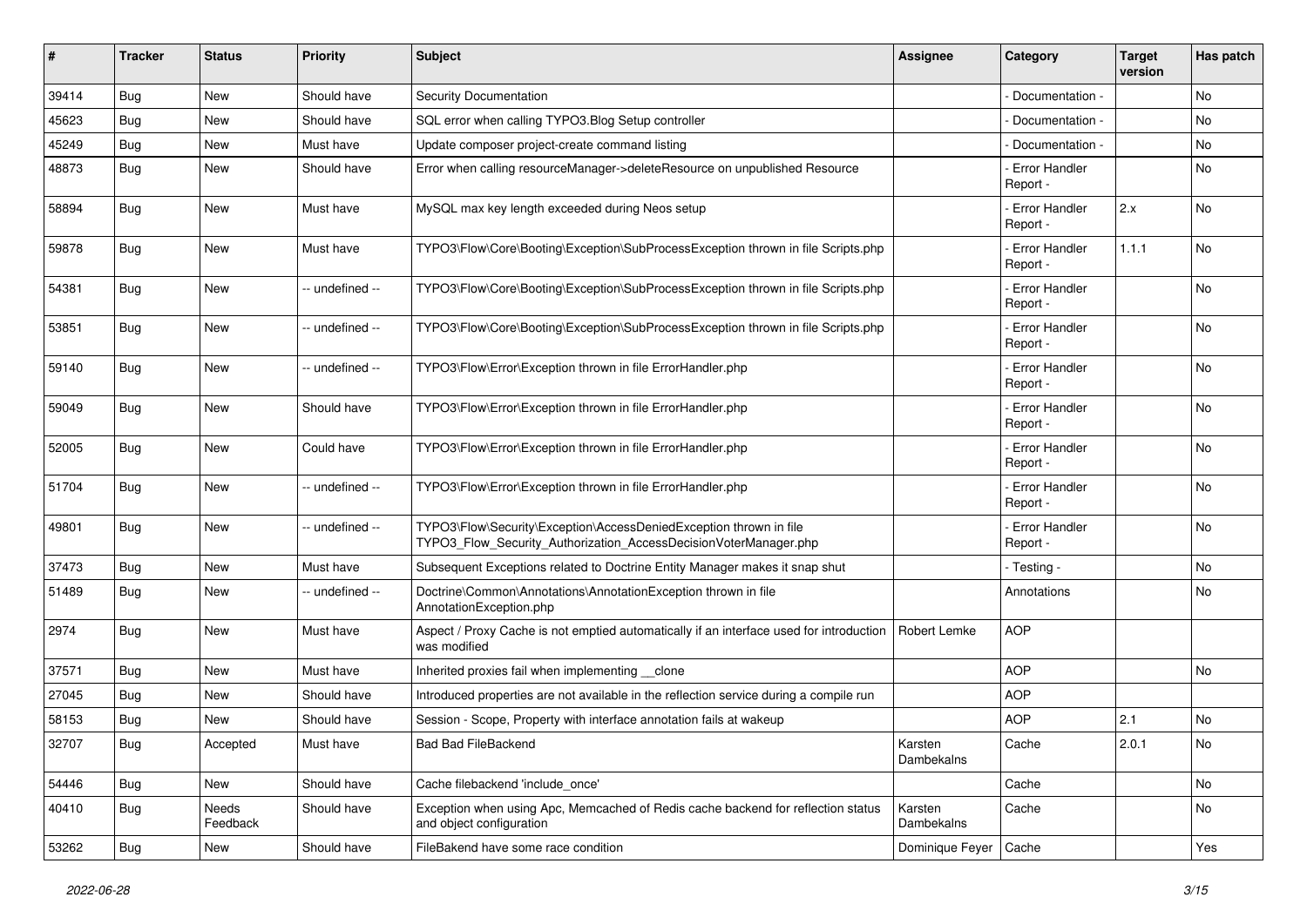| #     | <b>Tracker</b> | <b>Status</b>       | <b>Priority</b> | <b>Subject</b>                                                                                                       | <b>Assignee</b>       | Category      | <b>Target</b><br>version | Has patch |
|-------|----------------|---------------------|-----------------|----------------------------------------------------------------------------------------------------------------------|-----------------------|---------------|--------------------------|-----------|
| 39699 | Bug            | Accepted            | Should have     | SQL DDL for TYPO3\FLOW3\Cache\Backend\PdoBackend                                                                     | Karsten<br>Dambekalns | Cache         |                          | <b>No</b> |
| 45041 | Bug            | New                 | Must have       | Set file permissions doesnt work                                                                                     |                       | Command       | 2.0.1                    | No        |
| 33465 | <b>Bug</b>     | New                 | Should have     | Some vital commands to recover the system fail when recovery is needed                                               |                       | Command       |                          | No        |
| 48596 | Bug            | Under Review        | Should have     | Ignored Tags configuration should be easier to configure from packages                                               | Alexander Berl        | Configuration |                          | No        |
| 50080 | Bug            | Needs<br>Feedback   | Should have     | Broken concept for CLI/Web separation                                                                                | Karsten<br>Dambekalns | Core          |                          | No        |
| 42520 | Bug            | <b>New</b>          | Must have       | Cache must be flushed globally for package state changes                                                             |                       | Core          |                          | No        |
| 52909 | Bug            | New                 | Should have     | Class Loader fallback to non-proxy hides fatal errors                                                                |                       | Core          |                          | No        |
| 51809 | <b>Bug</b>     | <b>Under Review</b> | Must have       | Commit "[BUGFIX] Published resources don't support symlinks" produces an fatal<br>error on Windows                   | Adrian Föder          | Core          | 2.0.1                    | <b>No</b> |
| 51312 | <b>Bug</b>     | <b>New</b>          | Should have     | Default php error handler generates warning (when loading<br>TYPO3\Flow\Error\Exception class)                       |                       | Core          | 2.0                      | <b>No</b> |
| 56544 | Bug            | New                 | Must have       | FLOW Exception on tar package inclusion via composer                                                                 |                       | Core          |                          | No        |
| 32574 | <b>Bug</b>     | Accepted            | Should have     | FLOW3 enters fork bombs when using cgi-fcgi vs cli                                                                   | Karsten<br>Dambekalns | Core          |                          | <b>No</b> |
| 47487 | Bug            | <b>New</b>          | Should have     | Functional test classes in package without classes are not compiled                                                  |                       | Core          | 2.0.1                    | No        |
| 43541 | Bug            | <b>New</b>          | Should have     | Incomplete classes path detection for PSR-0                                                                          |                       | Core          | 2.0.1                    | No        |
| 39096 | Bug            | New                 | Should have     | Unnecessary compile invoked in non production context?                                                               |                       | Core          | 2.0.1                    | <b>No</b> |
| 54181 | <b>Bug</b>     | New                 | Could have      | Use date default timezone get() instead of ini get('date.timezone')                                                  |                       | Core          |                          | Yes       |
| 51120 | Bug            | New                 | Must have       | \TYPO3\Flow\Core\Booting::buildSubprocessCommand - wrong command if passed<br>more than one parameters               |                       | Core          |                          | <b>No</b> |
| 35868 | <b>Bug</b>     | On Hold             | Must have       | Unstable condition in Utility\Environment                                                                            | Karsten<br>Dambekalns | Environment   |                          | No        |
| 47073 | Bug            | <b>New</b>          | Must have       | Cookie causes Error after Update                                                                                     |                       | Http          |                          | <b>No</b> |
| 51763 | <b>Bug</b>     | New                 | Should have     | HttpRequest always returns content of the current request                                                            |                       | Http          |                          | <b>No</b> |
| 46066 | Bug            | <b>New</b>          | Should have     | Currency formatter uses wrong format for ISO 4217 currency codes                                                     |                       | 118n          |                          | <b>No</b> |
| 33024 | Bug            | Accepted            | Must have       | Exception when validating a float in a Model with the Number validator                                               | Karsten<br>Dambekalns | 118n          |                          | No        |
| 44361 | Bug            | <b>New</b>          | Should have     | TYPO3\Flow\I18n\Formatter\DatetimeFormatter - caching DATETIME type                                                  |                       | 118n          | 2.0.1                    | <b>No</b> |
| 54744 | Bug            | <b>New</b>          | Should have     | System.log contains many NOTICE Flow The argument "workspace" declared in<br>pointcut does not exist in method TYPO3 |                       | Log           |                          | No        |
| 30424 | Bug            | New                 | Must have       | Forward object arguments with changes                                                                                |                       | <b>MVC</b>    |                          |           |
| 48532 | Bug            | <b>Under Review</b> | Should have     | JsonView Configuration behaves differently for arrays and objects                                                    | Alexander Berl        | <b>MVC</b>    |                          | No        |
| 44184 | Bug            | New                 | Should have     | Request arguments are not merged correctly for single object actions                                                 |                       | <b>MVC</b>    | 2.0.1                    | No        |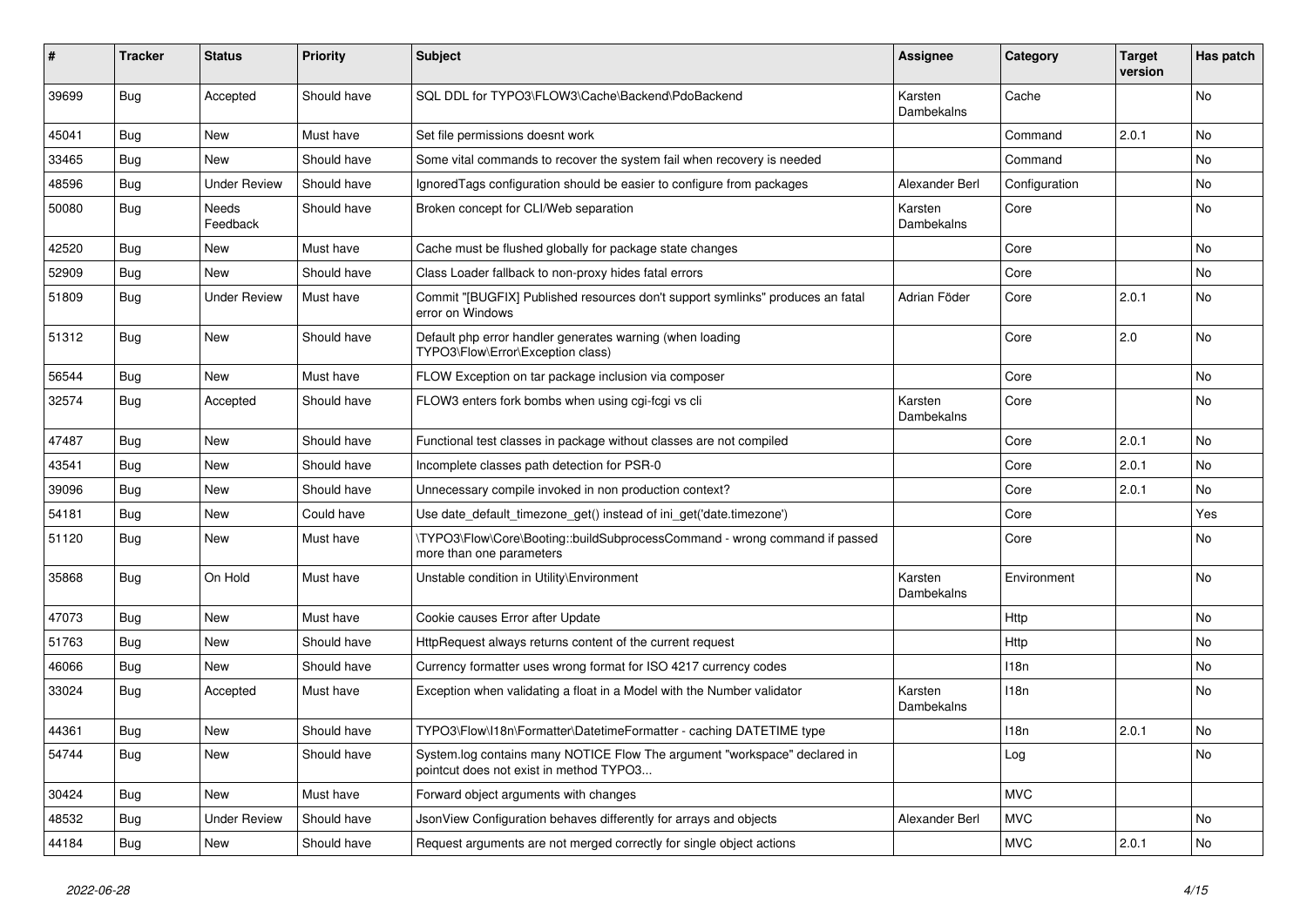| #     | Tracker    | <b>Status</b>            | <b>Priority</b> | <b>Subject</b>                                                                                              | <b>Assignee</b>       | Category      | <b>Target</b><br>version | Has patch      |
|-------|------------|--------------------------|-----------------|-------------------------------------------------------------------------------------------------------------|-----------------------|---------------|--------------------------|----------------|
| 44186 | Bug        | <b>New</b>               | Should have     | Request does not accept custom Content-Type                                                                 |                       | <b>MVC</b>    | 2.0.1                    | <b>No</b>      |
| 44185 | Bug        | <b>New</b>               | Should have     | XML body always need a root node                                                                            |                       | <b>MVC</b>    | 2.0.1                    | <b>No</b>      |
| 39674 | Bug        | New                      | Should have     | \TYPO3\FLOW3\var_dump behaves weird in controller actions doing return                                      |                       | <b>MVC</b>    |                          | No             |
| 58773 | <b>Bug</b> | Accepted                 | Should have     | Improve NoMatchingRouteException                                                                            | Bastian<br>Waidelich  | MVC - Routing |                          | No             |
| 58494 | Bug        | Needs<br>Feedback        | Must have       | Inifinite redirects if index.php presents in URI                                                            | Bastian<br>Waidelich  | MVC - Routing |                          | No             |
| 50395 | Bug        | Accepted                 | Should have     | Route cache caches routes for non dispatchable requests                                                     | Bastian<br>Waidelich  | MVC - Routing |                          | No             |
| 45917 | Bug        | <b>New</b>               | Should have     | RoutePartHandler transliteration must be improved                                                           |                       | MVC - Routing |                          | N <sub>o</sub> |
| 53350 | Bug        | Accepted                 | Should have     | Trying to create a Link in an Template in CLI Context should provide a helpful<br>exception                 | Bastian<br>Waidelich  | MVC - Routing |                          | <b>No</b>      |
| 45405 | Bug        | Accepted                 | Should have     | Uncaught Exception in DynamicRoutePart                                                                      | Bastian<br>Waidelich  | MVC - Routing |                          | <b>No</b>      |
| 53224 | Bug        | New                      | Should have     | Constructor in subclass breaks call chain leading to missing identifier / uuid                              |                       | Object        |                          | No             |
| 31210 | <b>Bug</b> | <b>New</b>               | Must have       | constructor of proxy class not compatible with interfaces defening a constructor                            |                       | Object        |                          | No             |
| 46716 | Bug        | New                      | Must have       | Empty class names in Dependencylnjection proxy code when using Caches /<br>Factory-created dependencies     |                       | Object        | 2.0.1                    | No             |
| 27088 | Bug        | On Hold                  | Should have     | initializeObject() is called too early when reconstructing entities                                         |                       | Object        |                          | No.            |
| 35083 | Bug        | <b>New</b>               | Should have     | involving SecurityContext in Widget's __ wakeup situation leads to an exception                             |                       | Object        |                          | N <sub>o</sub> |
| 40283 | Bug        | <b>New</b>               | Should have     | New constructor in grandparent class not called                                                             |                       | Object        |                          | N <sub>o</sub> |
| 47331 | <b>Bug</b> | Accepted                 | Must have       | ObjectManager shutdown with Dependency Injection Proxy causes fatal errors                                  |                       | Object        | 2.0.1                    | No             |
| 46974 | <b>Bug</b> | Accepted                 | Should have     | Original and Proxy class in one file makes it difficult to reach 100% code coverage for<br>functional tests | Christian Müller      | Object        |                          | <b>No</b>      |
| 42101 | <b>Bug</b> | <b>New</b>               | Must have       | Proxyclasses are not rebuild in Development context unless cache is empty                                   |                       | Object        | 2.0.1                    | <b>No</b>      |
| 25988 | Bug        | <b>New</b>               | Should have     | Useless proxies are built for some classes                                                                  |                       | Object        |                          |                |
| 57437 | Bug        | New                      | Should have     | Composer package replacement is not supported                                                               |                       | Package       |                          | No             |
| 54458 | Bug        | <b>New</b>               | Should have     | Missing Version Number in packages                                                                          |                       | Package       |                          | No             |
| 53620 | Bug        | <b>New</b>               | Should have     | Move Classes/TYPO3/Flow/Composer to own Package                                                             |                       | Package       |                          | No             |
| 47858 | <b>Bug</b> | Needs<br>Feedback        | Should have     | Remove .htaccess from Composer Installer Essentials                                                         | Christopher<br>Hlubek | Package       | 2.0.1                    | No             |
| 28016 | Bug        | <b>Needs</b><br>Feedback | Should have     | Cascade remove of cleared ArrayCollection                                                                   | Karsten<br>Dambekalns | Persistence   |                          | <b>No</b>      |
| 59442 | Bug        | <b>Under Review</b>      | Should have     | Composite primary keys including foreign entity don't work                                                  |                       | Persistence   |                          | No             |
| 56573 | <b>Bug</b> | New                      | Should have     | Converting by Flow\Identity                                                                                 |                       | Persistence   |                          | No             |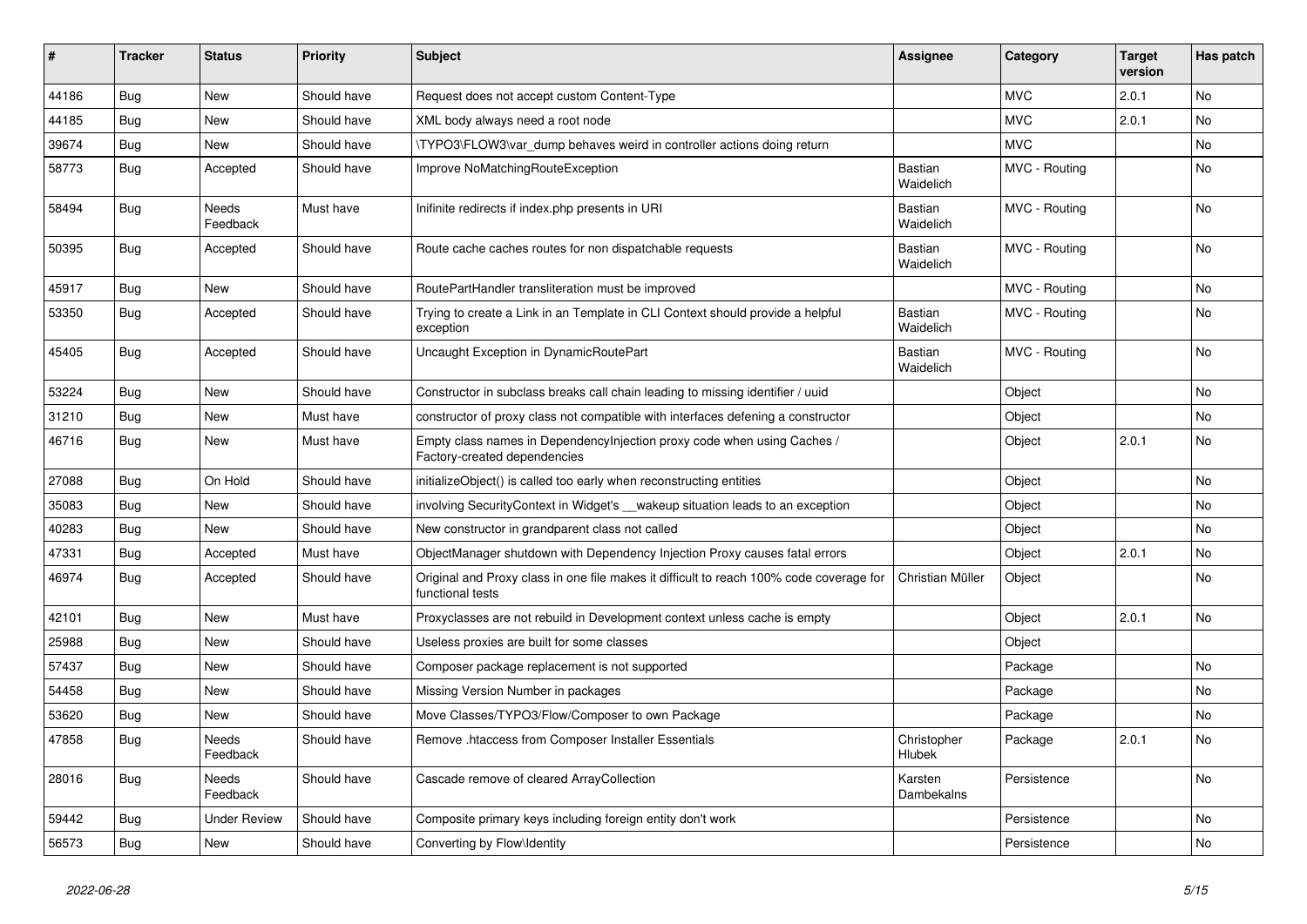| #     | <b>Tracker</b> | <b>Status</b>       | <b>Priority</b> | <b>Subject</b>                                                                                | <b>Assignee</b>        | Category    | <b>Target</b><br>version | Has patch     |
|-------|----------------|---------------------|-----------------|-----------------------------------------------------------------------------------------------|------------------------|-------------|--------------------------|---------------|
| 44244 | Bug            | New                 | Should have     | defaultOrderings aren't applied on related objects                                            |                        | Persistence |                          | No            |
| 29425 | <b>Bug</b>     | New                 | Should have     | Deletion of a blog post with resources fails with FK constraint error                         |                        | Persistence |                          |               |
| 37354 | Bug            | Accepted            | Should have     | Do not apply generateValueHash() and generateUuid() if custom identifier is used              | Karsten<br>Dambekalns  | Persistence |                          | No            |
| 51188 | Bug            | <b>New</b>          | Should have     | Doctrine does not respect AOP-injected properties                                             |                        | Persistence |                          | No.           |
| 43967 | <b>Bug</b>     | New                 | Should have     | Error in evaluating orphanRemoval in Flow Annotation driver                                   |                        | Persistence |                          | No.           |
| 45640 | <b>Bug</b>     | New                 | Could have      | Every relation is set to cascade=all if the related entity is no aggregate root               |                        | Persistence |                          | No            |
| 43192 | <b>Bug</b>     | Accepted            | Should have     | findByIdentifier() for non-persisted objects not working for custom identifier properties     | Karsten<br>Dambekalns  | Persistence |                          | No            |
| 59366 | <b>Bug</b>     | <b>Under Review</b> | Should have     | fix* lifecycle callbacks should not be registered for unproxied entities                      |                        | Persistence |                          | No.           |
| 37352 | Bug            | Under Review        | Must have       | generateValueHash() should use getIdentifierByObject()                                        | Karsten<br>Dambekalns  | Persistence |                          | No            |
| 46010 | Bug            | <b>New</b>          | Should have     | Generating a DiscriminatorMap with base class in different namespace does not work            |                        | Persistence |                          | No.           |
| 36495 | Bug            | New                 | Should have     | HTTP Response is sent before persistence preventing Exceptions to be displayed on<br>redirect |                        | Persistence |                          | No            |
| 52014 | Bug            | New                 | Should have     | Migration makes fields NOT NULL even though not true                                          |                        | Persistence |                          | No            |
| 43190 | <b>Bug</b>     | Accepted            | Should have     | Misleading exception message for incompatible database structure                              | Karsten<br>Dambekalns  | Persistence | 2.0.1                    | <b>No</b>     |
| 59322 | <b>Bug</b>     | New                 | Should have     | Mssing field exception should show missing migrations as well                                 |                        | Persistence |                          | <b>No</b>     |
| 13559 | <b>Bug</b>     | Accepted            | Should have     | ObjectSerializer failes with persistent objects within arrays                                 | Karsten<br>Dambekalns  | Persistence |                          | No            |
| 36804 | <b>Bug</b>     | New                 | Should have     | Orphaned entities within aggregates are not removed                                           |                        | Persistence |                          | No            |
| 34879 | <b>Bug</b>     | Accepted            | Must have       | Proxied object is not update()able                                                            | Karsten<br>Dambekalns  | Persistence |                          | No            |
| 54046 | <b>Bug</b>     | New                 | Must have       | Removal of ValueObjects from a ManyToMany relationship is not possible                        |                        | Persistence | 2.1                      | <b>No</b>     |
| 59023 | <b>Bug</b>     | New                 | Should have     | BooleanConverter should not convert empty values to boolean                                   |                        | Property    |                          | No            |
| 49566 | Bug            | New                 | Should have     | NULL source values are not handled correctly                                                  | Adrian Föder           | Property    |                          | <b>No</b>     |
| 56107 | <b>Bug</b>     | New                 | Should have     | Property mapping configuration only supports one wildcard at a time                           |                        | Property    |                          | No            |
| 34134 | <b>Bug</b>     | Needs<br>Feedback   | Should have     | PropertyMapper throws unnecessary exception                                                   | Christian Müller       | Property    |                          | Yes           |
| 37292 | Bug            | <b>Under Review</b> | Should have     | PropertyMappingConfiguration::mapUnknownProperties is not passed down to<br>Subconfiguration  | Sebastian<br>Kurfuerst | Property    |                          | Yes           |
| 53533 | Bug            | New                 | Should have     | Class reflection assumes reverse PSR-0, can lead to fail in autoloader                        |                        | Reflection  |                          | No            |
| 31002 | <b>Bug</b>     | New                 | Should have     | Generated __ sleep method handles static properties as members.                               |                        | Reflection  |                          |               |
| 51847 | <b>Bug</b>     | New                 | Should have     | Overiding controller actions with other required parameter sets results in fatal error.       |                        | Reflection  | 2.x                      | $\mathsf{No}$ |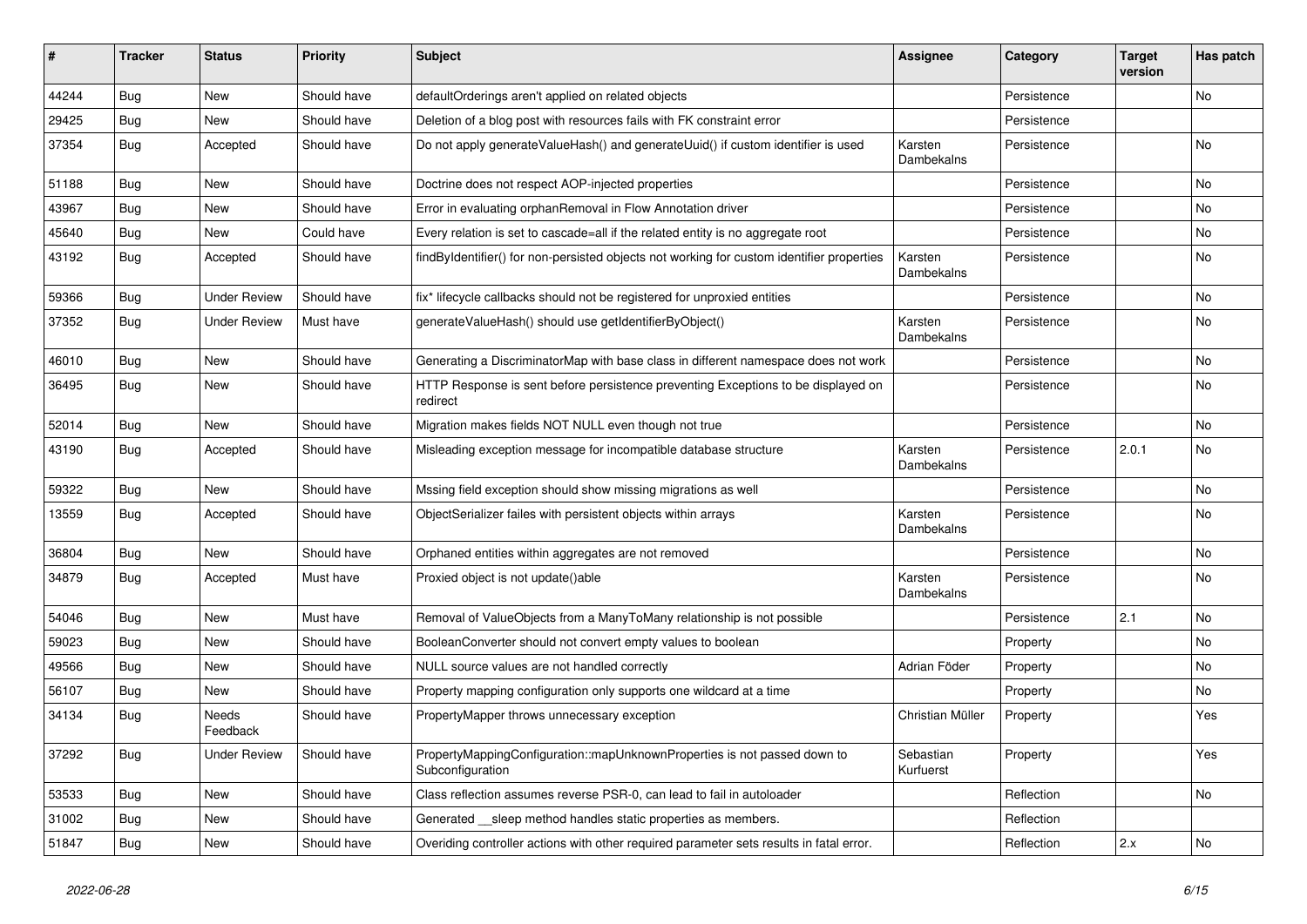| #     | <b>Tracker</b> | <b>Status</b>            | <b>Priority</b> | Subject                                                                                                                                                 | <b>Assignee</b>       | Category   | <b>Target</b><br>version | Has patch |
|-------|----------------|--------------------------|-----------------|---------------------------------------------------------------------------------------------------------------------------------------------------------|-----------------------|------------|--------------------------|-----------|
| 39791 | Bug            | New                      | Must have       | Reflection data of old aspect is not removed                                                                                                            |                       | Reflection | 1.1.1                    | No        |
| 47325 | <b>Bug</b>     | <b>Under Review</b>      | Should have     | ReflectionData and classSchema caches need not be freezable                                                                                             |                       | Reflection | 2.0.1                    | No        |
| 10678 | <b>Bug</b>     | New                      | Must have       | ReflectionService doesn't reflect methods of child classes correctly when they get<br>reflected before their parent class in the initialization process |                       | Reflection |                          |           |
| 47950 | <b>Bug</b>     | <b>New</b>               | Should have     | import of remote resources                                                                                                                              |                       | Resource   | 2.0.1                    | <b>No</b> |
| 57815 | <b>Bug</b>     | New                      | Should have     | Invalid resources are saved in the persistent resources folder                                                                                          |                       | Resource   |                          | <b>No</b> |
| 27721 | <b>Bug</b>     | Needs<br>Feedback        | Should have     | Permissions of uploaded resources not correct                                                                                                           | Karsten<br>Dambekalns | Resource   |                          | No        |
| 42888 | <b>Bug</b>     | <b>Needs</b><br>Feedback | Should have     | ResourceManager chokes on non existing files                                                                                                            |                       | Resource   |                          | No        |
| 41496 | <b>Bug</b>     | New                      | Must have       | Upload identical Resources, deleting fails                                                                                                              |                       | Resource   |                          | <b>No</b> |
| 35720 | Bug            | New                      | Must have       | Access denied Exception for widget links to actions with a policy                                                                                       |                       | Security   |                          | No        |
| 28319 | Bug            | Needs<br>Feedback        | Should have     | Access denied will be logged at the wrong location in nested calls                                                                                      |                       | Security   |                          | No        |
| 33055 | <b>Bug</b>     | New                      | Must have       | AccessDeniedException instead of WebRedirect                                                                                                            |                       | Security   |                          | No        |
| 36508 | <b>Bug</b>     | New                      | Should have     | AuthenticationProvider Request Patterns                                                                                                                 |                       | Security   |                          | No        |
| 48898 | <b>Bug</b>     | New                      | Must have       | configuration for roles fails if one of Policy yaml files contain empty "roles array"                                                                   | Christian Müller      | Security   | 2.0.1                    | <b>No</b> |
| 42606 | <b>Bug</b>     | New                      | Must have       | Content Security with nested objects                                                                                                                    |                       | Security   |                          | No        |
| 57541 | Bug            | <b>Under Review</b>      | Must have       | Content Security: operands work intrinsically differently in Rewrite and Manual check                                                                   |                       | Security   |                          | No        |
| 42601 | <b>Bug</b>     | <b>Under Review</b>      | Must have       | Content Security: QOM rewriting is omitted if used in certain cases in an Action<br>Controller                                                          | Robert Lemke          | Security   | 2.0.1                    | No        |
| 27798 | <b>Bug</b>     | Accepted                 | Must have       | CSRF protection not working for forms in a plugin                                                                                                       |                       | Security   | 2.0.1                    | No        |
| 45611 | <b>Bug</b>     | New                      | Could have      | Destruction of session after logout should be configurable                                                                                              |                       | Security   |                          | No        |
| 54146 | <b>Bug</b>     | New                      | Should have     | Different sorting of arguments in ACL Patterns doesnt work                                                                                              | Christian Müller      | Security   |                          | No        |
| 47429 | <b>Bug</b>     | New                      | Should have     | Global policy files no longer allowed                                                                                                                   |                       | Security   |                          | No        |
| 32105 | <b>Bug</b>     | New                      | Must have       | Ignore Validation ignored if ACL is set for this controller action                                                                                      |                       | Security   |                          | No        |
| 32425 | Bug            | Accepted                 | Must have       | IpAddressRange methods not completly implemented                                                                                                        | Karsten<br>Dambekalns | Security   |                          | Yes       |
| 41029 | <b>Bug</b>     | Accepted                 | Should have     | Method security is also evaluating abstract classes                                                                                                     | Karsten<br>Dambekalns | Security   |                          | No        |
| 49373 | Bug            | New                      | Must have       | Methods policy with key "Controllers" is ignored                                                                                                        |                       | Security   |                          | No        |
| 30425 | Bug            | New                      | Should have     | New methods are not updated in Policies during Development                                                                                              |                       | Security   |                          |           |
| 33078 | <b>Bug</b>     | New                      | Should have     | No Redirect to Login                                                                                                                                    |                       | Security   |                          | No        |
| 58927 | Bug            | New                      | Should have     | Overlapping ressouce definitions in Policy yaml resolved incorrectly                                                                                    |                       | Security   | 2.1                      | No        |
| 54589 | Bug            | New                      | Should have     | Role parent is not removed from roles MM table                                                                                                          |                       | Security   |                          | No        |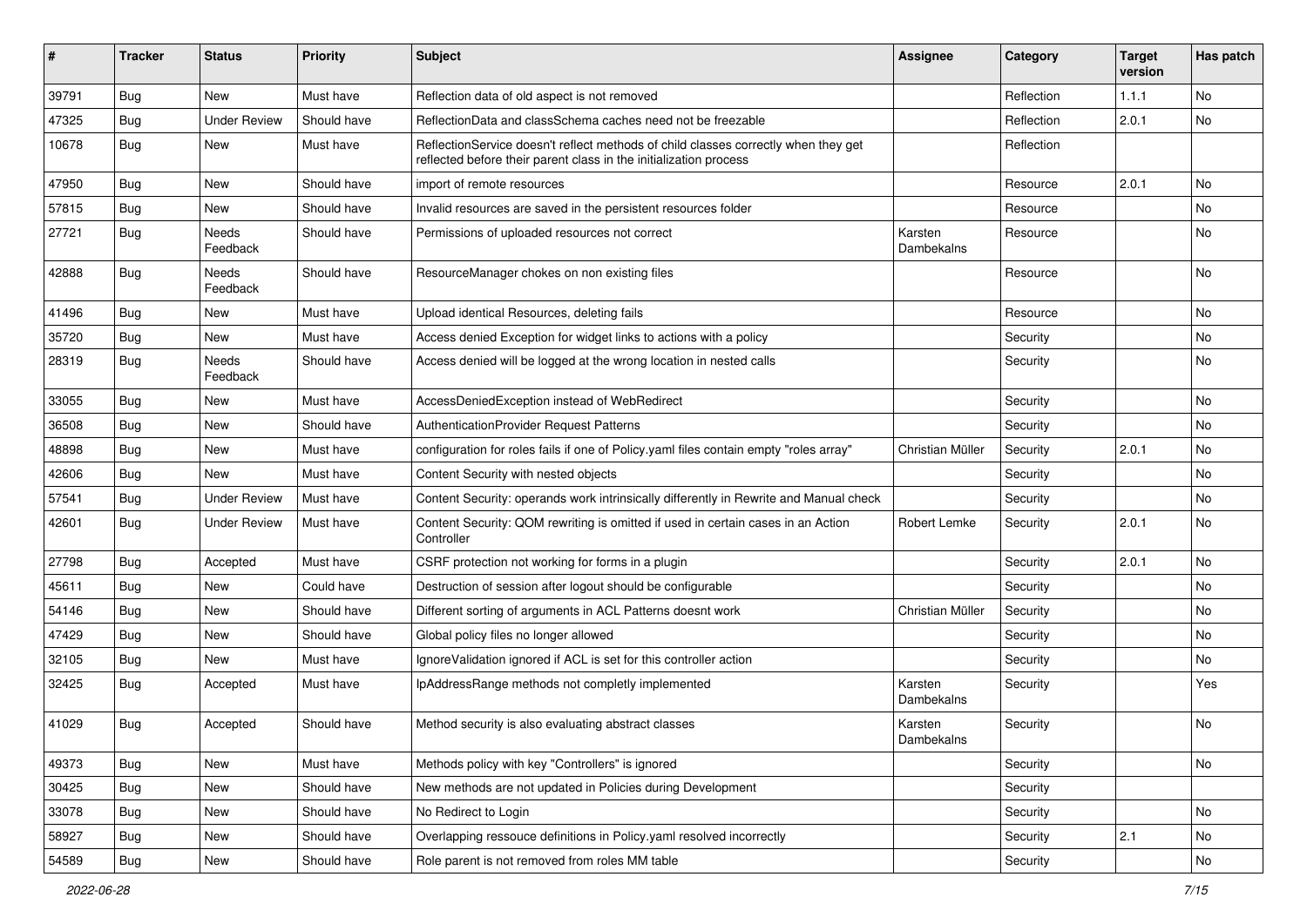| ∦     | <b>Tracker</b> | <b>Status</b>            | <b>Priority</b> | <b>Subject</b>                                                                                                               | <b>Assignee</b>       | Category   | <b>Target</b><br>version | Has patch |
|-------|----------------|--------------------------|-----------------|------------------------------------------------------------------------------------------------------------------------------|-----------------------|------------|--------------------------|-----------|
| 49780 | Bug            | New                      | Should have     | Roles are not synchronized                                                                                                   |                       | Security   |                          | <b>No</b> |
| 32869 | <b>Bug</b>     | New                      | Must have       | Security config tokenClass doesnt throw exception if not found the class                                                     |                       | Security   |                          | No        |
| 58852 | <b>Bug</b>     | New                      | Should have     | TYPO3\Flow\Security\Exception\AccessDeniedException should clarify which action<br>fails to execute                          |                       | Security   |                          | <b>No</b> |
| 55937 | <b>Bug</b>     | <b>New</b>               | Must have       | FlashMessage queue is lost                                                                                                   |                       | Session    |                          | <b>No</b> |
| 46097 | <b>Bug</b>     | New                      | Must have       | Logged in user gets session of an other logged in user                                                                       | Robert Lemke          | Session    |                          | No        |
| 57374 | <b>Bug</b>     | New                      | Should have     | Persisted entities saved in session are not resolved                                                                         |                       | Session    | 2.x                      | No        |
| 37227 | <b>Bug</b>     | On Hold                  | Must have       | securityContext->getParty is not available in widget context                                                                 |                       | Session    |                          | No        |
| 46210 | <b>Bug</b>     | Needs<br>Feedback        | Should have     | securityContext->getParty() in the initializeObject() method of a session-Scope object<br>throws exception on second request |                       | Session    |                          | No        |
| 44203 | <b>Bug</b>     | Needs<br>Feedback        | Should have     | Session implementation is still racy                                                                                         | Robert Lemke          | Session    | 2.0.1                    | <b>No</b> |
| 29405 | <b>Bug</b>     | <b>New</b>               | Must have       | When storing a new entity inside the session, it will be fully serialized instead of just<br>the reference being stored      |                       | Session    |                          |           |
| 62740 | <b>Bug</b>     | <b>New</b>               | Should have     | Add check on literal in TypeHandlingUtility::isCollectionType                                                                |                       | Utility    |                          | <b>No</b> |
| 52185 | <b>Bug</b>     | New                      | Could have      | PositionalArraySorter should detect recursive dependencies                                                                   |                       | Utility    |                          | No        |
| 48093 | Bug            | New                      | Must have       | AbstractCompositeValidators memory consumption continuously grow                                                             |                       | Validation | 2.0.1                    | Yes       |
| 38980 | <b>Bug</b>     | New                      | Must have       | ActionController: behavior of required arguments is not consistent                                                           |                       | Validation |                          | No        |
| 31500 | <b>Bug</b>     | <b>Under Review</b>      | Must have       | Argument validation for CLI requests is not done                                                                             | Karsten<br>Dambekalns | Validation |                          | <b>No</b> |
| 57450 | <b>Bug</b>     | <b>New</b>               | Should have     | International E-Mail addresses (umlauts, etc.) are not validated correctly                                                   |                       | Validation |                          | No        |
| 37302 | <b>Bug</b>     | <b>Needs</b><br>Feedback | Should have     | NumberValidator                                                                                                              | Carsten Bleicker      | Validation |                          | No        |
| 37316 | <b>Bug</b>     | New                      | Should have     | Use findBestMatchingLocale instead of getDefaultLocale?                                                                      |                       | Validation |                          | No        |
| 37564 | <b>Bug</b>     | <b>New</b>               | Should have     | Validation of Parent Object containing properties of type ManyToOne and<br>ManyToMany to same Target                         |                       | Validation |                          | <b>No</b> |
| 43082 | Feature        | <b>Needs</b><br>Feedback | Should have     | Add CLI support for scaffolding models, views, controller                                                                    |                       |            |                          | <b>No</b> |
| 43841 | Feature        | <b>New</b>               | Should have     | Add package support to validation errors                                                                                     |                       |            |                          | <b>No</b> |
| 27322 | Feature        | On Hold                  | Should have     | Add support for Appserver-in-PHP, which could result in much faster executions.                                              | Christopher<br>Hlubek |            |                          | No        |
| 58579 | Feature        | New                      | Should have     | Adding own environment constants to Flow                                                                                     |                       |            | 2.x                      | No        |
| 57763 | Feature        | New                      | Should have     | Allow controller / package / action as params in<br>\TYPO3\Fluid\ViewHelpers\Form\ButtonViewHelper                           |                       |            |                          | No        |
| 45851 | Feature        | Needs<br>Feedback        | Could have      | Allow referencing environment variables in Settings.yaml                                                                     | Adrian Föder          |            |                          | No        |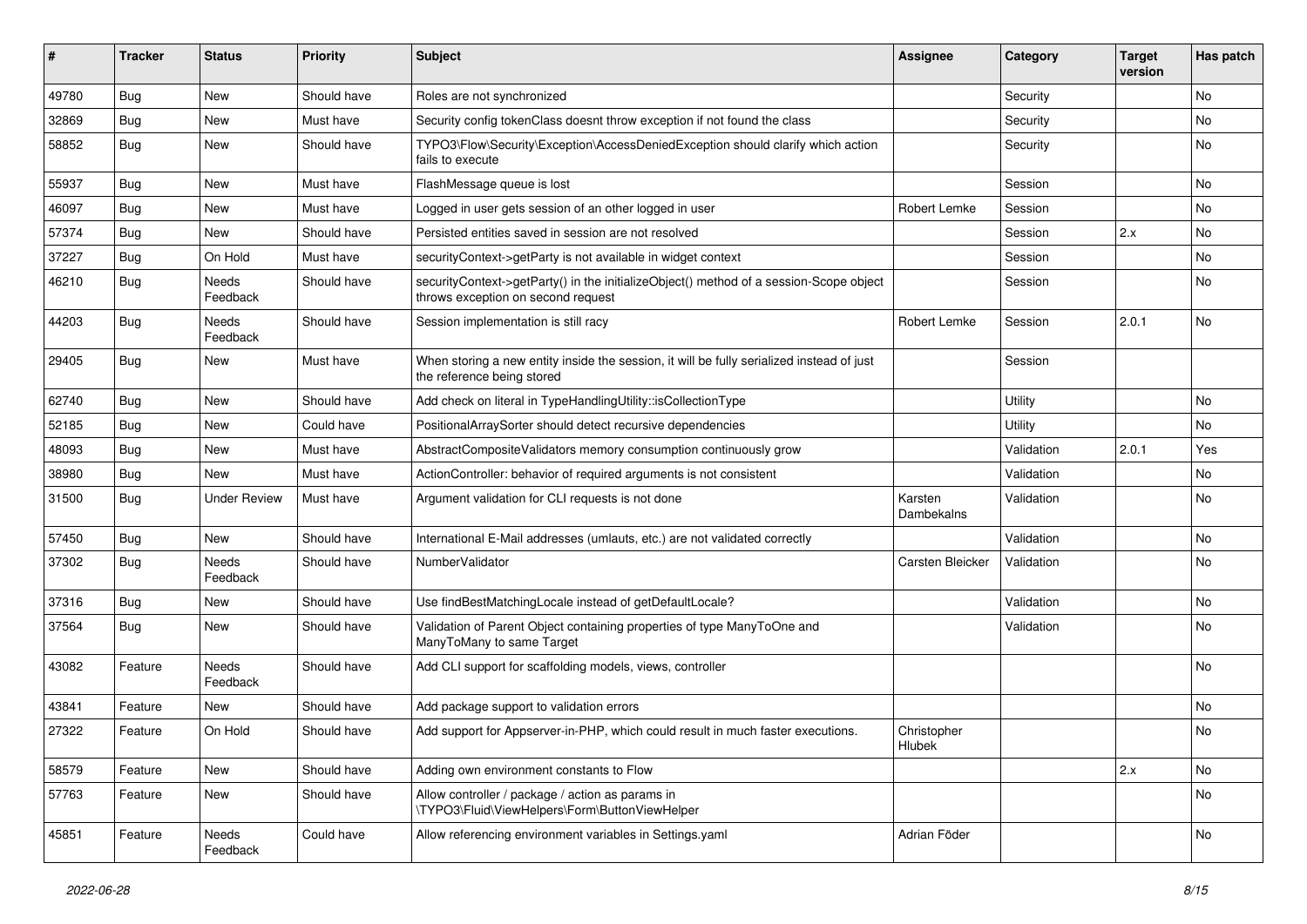| #     | <b>Tracker</b> | <b>Status</b>       | <b>Priority</b> | <b>Subject</b>                                                                                             | <b>Assignee</b>       | Category | <b>Target</b><br>version | Has patch |
|-------|----------------|---------------------|-----------------|------------------------------------------------------------------------------------------------------------|-----------------------|----------|--------------------------|-----------|
| 46910 | Feature        | <b>New</b>          | Should have     | Composer integration - PackageStates.php                                                                   |                       |          |                          | No        |
| 33710 | Feature        | New                 | Should have     | Configuration based on Domain                                                                              |                       |          |                          | No        |
| 26986 | Feature        | Accepted            | Should have     | Debug toolbar                                                                                              | Christian Müller      |          |                          | No        |
| 55831 | Feature        | New                 | Should have     | Different scenarios for session settings                                                                   |                       |          |                          | No        |
| 55870 | Feature        | New                 | Must have       | Enhance f:form.textfield or add a f:form.datefield VH with enhanced validation and<br>propertymapping      | Christian Müller      |          |                          | No        |
| 36510 | Feature        | New                 | Should have     | <b>Firewall Redirect?</b>                                                                                  |                       |          |                          | No        |
| 56639 | Feature        | New                 | Must have       | Implement "getPrivateStorageUriByResource()" for recieving (image-) file URIs                              | Robert Lemke          |          | 2.x                      |           |
| 32294 | Feature        | New                 | Should have     | Lazy initialization of loggers                                                                             |                       |          |                          | No        |
| 44123 | Feature        | New                 | Should have     | Make the "Flow requires the PHP setting "date.timezone"" error more beautiful                              |                       |          |                          | No        |
| 59244 | Feature        | New                 | Should have     | Message or Container needs context                                                                         |                       |          |                          | <b>No</b> |
| 56036 | Feature        | New                 | Should have     | Optimize autoloading                                                                                       |                       |          |                          | No        |
| 56486 | Feature        | New                 | Should have     | Optimize the ObjectManager for performance                                                                 |                       |          |                          | No        |
| 31484 | Feature        | Needs<br>Feedback   | Could have      | possibility to modify inner workings of proxy class builder                                                |                       |          |                          | No        |
| 28074 | Feature        | Needs<br>Feedback   | Should have     | Provide a shell script that installs Phoenix or FLOW3 from git                                             | Markus Bucher         |          |                          | No        |
| 52590 | Feature        | New                 | Should have     | Provide a way to get the Doctrine QueryBuilder                                                             |                       |          |                          | <b>No</b> |
| 29258 | Feature        | Needs<br>Feedback   | Should have     | Provide a way to override classes by environment                                                           |                       |          |                          | No        |
| 29476 | Feature        | New                 | Should have     | Provider rendering time and query count for request                                                        |                       |          |                          |           |
| 36509 | Feature        | <b>New</b>          | Should have     | redirectToUri to an uri with acl forces a 403 because of missing csrf token.                               |                       |          |                          | <b>No</b> |
| 45100 | Feature        | <b>Under Review</b> | Should have     | RequestDispatchingAspect should check if entry point can handle current request                            | Christopher<br>Hlubek |          |                          |           |
| 8981  | Feature        | <b>New</b>          | Could have      | Security/Performance: Provide Webserver Configuration file for common webservers -<br>do not use .htaccess |                       |          |                          |           |
| 56744 | Feature        | New                 | Must have       | stay logged in                                                                                             |                       |          |                          | No        |
| 55719 | Feature        | New                 | Could have      | Support additional Resource Folders                                                                        |                       |          |                          | No        |
| 46371 | Feature        | New                 | Should have     | Support compilation of static information in proxy classes                                                 | Christopher<br>Hlubek |          |                          | No        |
| 56556 | Feature        | New                 | Should have     | support has Property and is Property                                                                       |                       |          |                          | No        |
| 48657 | Feature        | <b>Under Review</b> | Should have     | support HTTP_RANGE                                                                                         |                       |          |                          | No        |
| 30258 | Feature        | New                 | Should have     | Support optional package dependencies                                                                      |                       |          |                          |           |
| 43572 | Feature        | New                 | Should have     | Uri should support manipulation of query arguments                                                         |                       |          |                          | No        |
| 64842 | Feature        | New                 | Could have      | Validation of Property should also happen before Property Mapping.                                         |                       |          |                          | No        |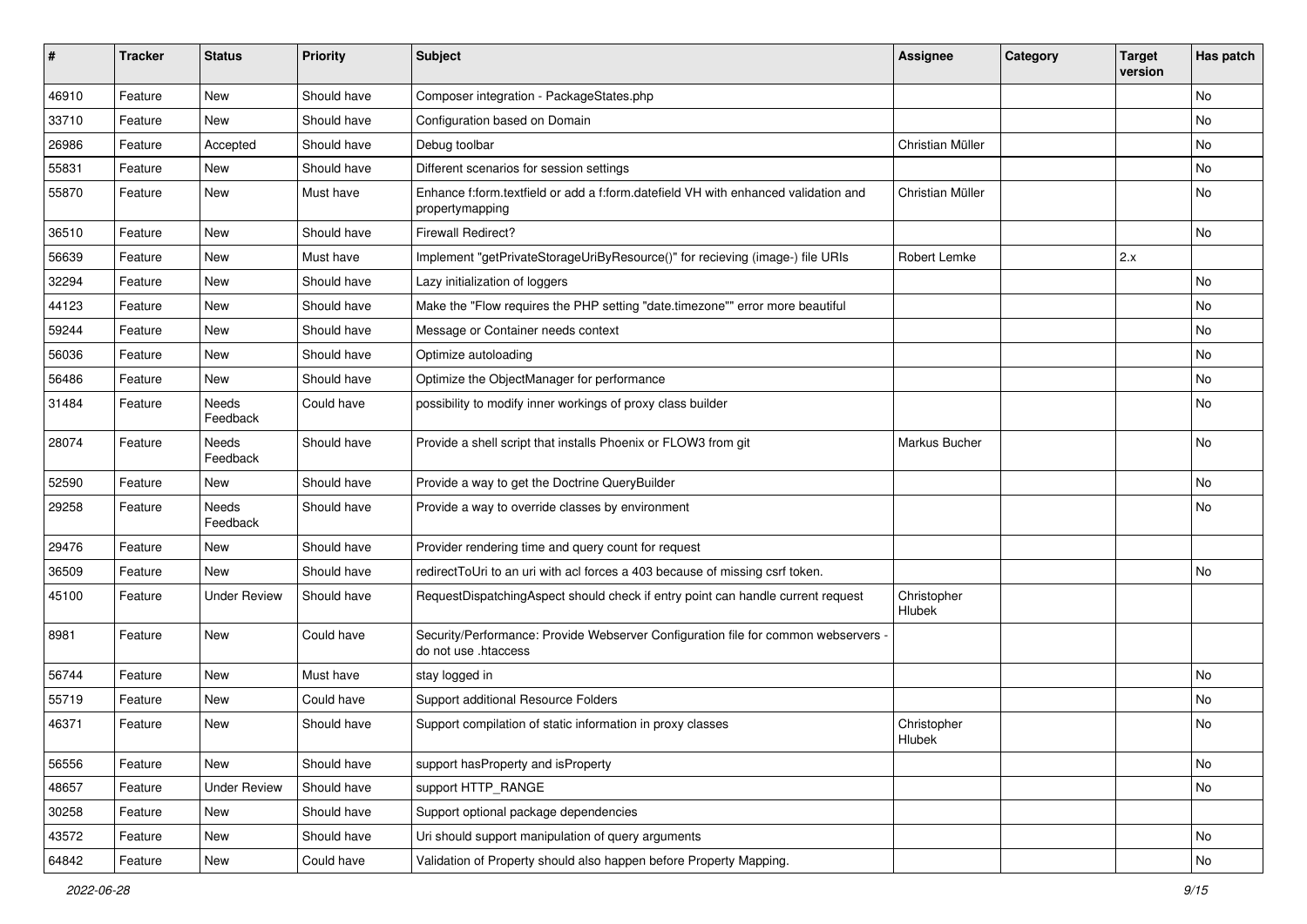| $\#$  | <b>Tracker</b> | <b>Status</b>       | <b>Priority</b> | <b>Subject</b>                                                                | <b>Assignee</b>       | Category       | <b>Target</b><br>version | Has patch |
|-------|----------------|---------------------|-----------------|-------------------------------------------------------------------------------|-----------------------|----------------|--------------------------|-----------|
| 39609 | Feature        | Accepted            | Should have     | <b>Migration Version</b>                                                      | Karsten<br>Dambekalns | - Migrations - |                          | No        |
| 47404 | Feature        | New                 | Could have      | Add getters and setters methods for introduced properties                     |                       | <b>AOP</b>     |                          | No        |
| 890   | Feature        | <b>New</b>          | Should have     | Add priority for advice chains                                                | Robert Lemke          | <b>AOP</b>     |                          |           |
| 6712  | Feature        | Accepted            | Should have     | Implement mixin support                                                       | Robert Lemke          | <b>AOP</b>     |                          |           |
| 46216 | Feature        | New                 | Should have     | Add wincache cache backend                                                    |                       | Cache          |                          | No        |
| 46816 | Feature        | New                 | Should have     | Add xcache cache backend                                                      |                       | Cache          |                          | No        |
| 1785  | Feature        | New                 | Must have       | Automatic garbage collection for expired cache entries                        |                       | Cache          |                          |           |
| 46318 | Feature        | New                 | Should have     | [caching framework] Extend cache interface to handle multiple entries         |                       | Cache          |                          | No        |
| 37885 | Feature        | New                 | Could have      | Add CLI to show the object-configuration for a FLOW3 object-name              | <b>Martin Ficzel</b>  | Cli            |                          | No        |
| 55199 | Feature        | New                 | Should have     | Avoid Buffering of Shell output                                               |                       | Cli            |                          | No        |
| 60095 | Feature        | <b>Under Review</b> | Should have     | LockManager's LockHoldingStackPage should be configurable                     |                       | Configuration  |                          | No        |
| 37373 | Feature        | <b>Under Review</b> | Should have     | Make annotation overrides / "injection" via Objects.yaml possible             | <b>Marc Neuhaus</b>   | Configuration  |                          | No        |
| 8464  | Feature        | New                 | Should have     | Write settings using the ConfigurationManager                                 |                       | Configuration  |                          | No        |
| 39088 | Feature        | New                 | Should have     | Add a sgnalslot before compilation                                            |                       | Core           |                          | No        |
| 33049 | Feature        | New                 | Could have      | Allow configuration of context without environment variable (needed for IIS)  |                       | Core           |                          | No        |
| 58622 | Feature        | <b>New</b>          | Must have       | Clearer Exception: Array to string conversion                                 |                       | Core           |                          | No        |
| 40555 | Feature        | Accepted            | Must have       | Missing command arguments parameter in Core\Booting\Scripts::executeCommand() | Karsten<br>Dambekalns | Core           |                          | Yes       |
| 30418 | Feature        | New                 | Should have     | Package bootstrapping following dependencies                                  |                       | Core           |                          |           |
| 38222 | Feature        | New                 | Could have      | Step execution signals with concrete name                                     |                       | Core           |                          | No        |
| 36955 | Feature        | <b>New</b>          | Should have     | Add type filter to var_dump()                                                 |                       | Error          |                          | No        |
| 47339 | Feature        | Needs<br>Feedback   | Could have      | Allow RequestHandlers to get the current Request injected                     | Alexander Berl        | Http           |                          | No        |
| 37212 | Feature        | Accepted            | Must have       | Edge Side Includes (ESI)                                                      | Robert Lemke          | Http           |                          | No        |
| 56916 | Feature        | New                 | Should have     | Support PATCH request method as of RFC5789                                    |                       | Http           |                          | No        |
| 26943 | Feature        | Needs<br>Feedback   | Should have     | Add i18n support to domain models                                             | Karsten<br>Dambekalns | 118n           |                          | No        |
| 35030 | Feature        | <b>Under Review</b> | Should have     | Dynamic locale detection                                                      | Karsten<br>Dambekalns | 118n           |                          | N0        |
| 32607 | Feature        | Needs<br>Feedback   | Should have     | Export localized strings for JS consumption                                   | Karsten<br>Dambekalns | 118n           |                          | No        |
| 9313  | Feature        | <b>New</b>          | Should have     | Support for currencies                                                        |                       | 118n           |                          | No        |
| 33018 | Feature        | New                 | Should have     | Translator should support override of labels from other packages              |                       | 118n           |                          | No        |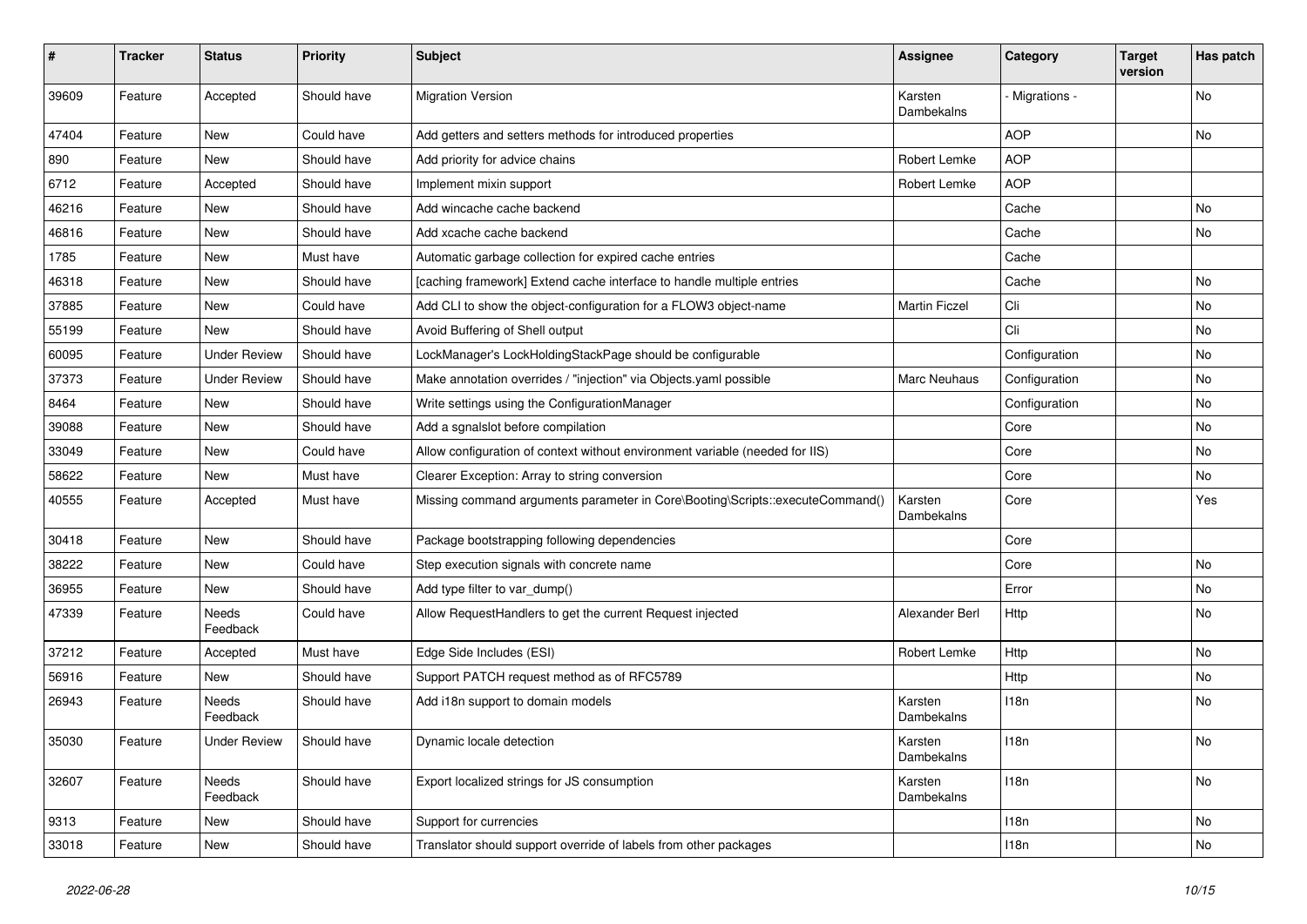| $\vert$ # | <b>Tracker</b> | <b>Status</b>            | <b>Priority</b> | <b>Subject</b>                                                                                            | <b>Assignee</b>   | Category      | <b>Target</b><br>version | Has patch |
|-----------|----------------|--------------------------|-----------------|-----------------------------------------------------------------------------------------------------------|-------------------|---------------|--------------------------|-----------|
| 35388     | Feature        | <b>New</b>               | Could have      | Use the current package as default for translations within controllers                                    |                   | 118n          |                          | <b>No</b> |
| 3312      | Feature        | Needs<br>Feedback        | Should have     | Allow for easy logging by annotations                                                                     | Robert Lemke      | Log           |                          |           |
| 9861      | Feature        | <b>Needs</b><br>Feedback | Should have     | Leave logging up and running as long as possible                                                          |                   | Log           |                          | No        |
| 49039     | Feature        | <b>New</b>               | Could have      | RFC: Use PSR-3 logger interface in Flow                                                                   |                   | Log           |                          | No        |
| 46050     | Feature        | <b>New</b>               | Could have      | To decouple log file writing at Logger->logException                                                      |                   | Log           |                          | No        |
| 48862     | Feature        | <b>New</b>               | Should have     | Possibility to exclude package from file monitoring                                                       |                   | Monitor       |                          | No        |
| 51459     | Feature        | <b>New</b>               | Should have     | Allow catching of particular exceptions on property mapping                                               |                   | <b>MVC</b>    |                          | No        |
| 28231     | Feature        | New                      | Should have     | Allow output to STDERR for CLI Response                                                                   |                   | <b>MVC</b>    |                          |           |
| 30428     | Feature        | <b>New</b>               | Should have     | Cloning of request arguments                                                                              |                   | <b>MVC</b>    |                          |           |
| 3580      | Feature        | <b>New</b>               | Must have       | Create an administration panel for the FLOW3 Development context                                          |                   | <b>MVC</b>    |                          |           |
| 30890     | Feature        | Accepted                 | Should have     | Developer Toolbar                                                                                         | Christian Müller  | <b>MVC</b>    |                          | No        |
| 3306      | Feature        | Accepted                 | Should have     | Flush routes cache automatically on class file modifications                                              | Robert Lemke      | <b>MVC</b>    |                          |           |
| 54037     | Feature        | <b>Under Review</b>      | Should have     | JsonView accepts encoding options                                                                         |                   | <b>MVC</b>    |                          | No        |
| 26745     | Feature        | <b>New</b>               | Should have     | MVC should know about entities lying in the session                                                       |                   | <b>MVC</b>    |                          | No        |
| 34674     | Feature        | Accepted                 | Should have     | NotFoundView is not injected in ActionController                                                          | Robert Lemke      | <b>MVC</b>    |                          | No        |
| 2817      | Feature        | <b>Needs</b><br>Feedback | Should have     | Provide safeguard for preventing multiple submits of a form                                               |                   | <b>MVC</b>    |                          | No        |
| 30423     | Feature        | <b>New</b>               | Should have     | Rendering template of other action without forward                                                        |                   | <b>MVC</b>    |                          | No        |
| 3728      | Feature        | <b>New</b>               | Should have     | Support arrays of objects as controller arguments                                                         |                   | <b>MVC</b>    |                          |           |
| 3153      | Feature        | <b>New</b>               | Should have     | Support of action based filter rules defined by annotation.                                               |                   | <b>MVC</b>    |                          |           |
| 3305      | Feature        | Accepted                 | Must have       | Unmodified objects retrieved from a repository should not be validated in the<br>controller               | Robert Lemke      | <b>MVC</b>    |                          | No        |
| 29972     | Feature        | <b>Under Review</b>      | Should have     | Configurable Redirects                                                                                    | <b>Tim Kandel</b> | MVC - Routing |                          | No        |
| 44891     | Feature        | <b>New</b>               | Should have     | Routes should be able to enforce http/https protocol                                                      |                   | MVC - Routing |                          | No        |
| 37405     | Feature        | <b>Under Review</b>      | Should have     | When changing a property wich is used in routing the Link-VH should direkt to the<br>new properties value |                   | MVC - Routing |                          | No        |
| 35783     | Feature        | <b>New</b>               | Should have     | Lifecycle method after property mapping                                                                   |                   | Object        |                          | No        |
| 31262     | Feature        | <b>New</b>               | Should have     | Named arguments in Objects yaml for constructor arguments                                                 |                   | Object        |                          | No        |
| 3588      | Feature        | Accepted                 | Should have     | Support value objects in the Object Factory                                                               | Robert Lemke      | Object        |                          |           |
| 31261     | Feature        | <b>New</b>               | Should have     | Virtual objects - generate proxy classes for interfaces                                                   |                   | Object        |                          | No        |
| 50262     | Feature        | <b>New</b>               | Could have      | Add Keywords to composer Json                                                                             |                   | Package       |                          | No        |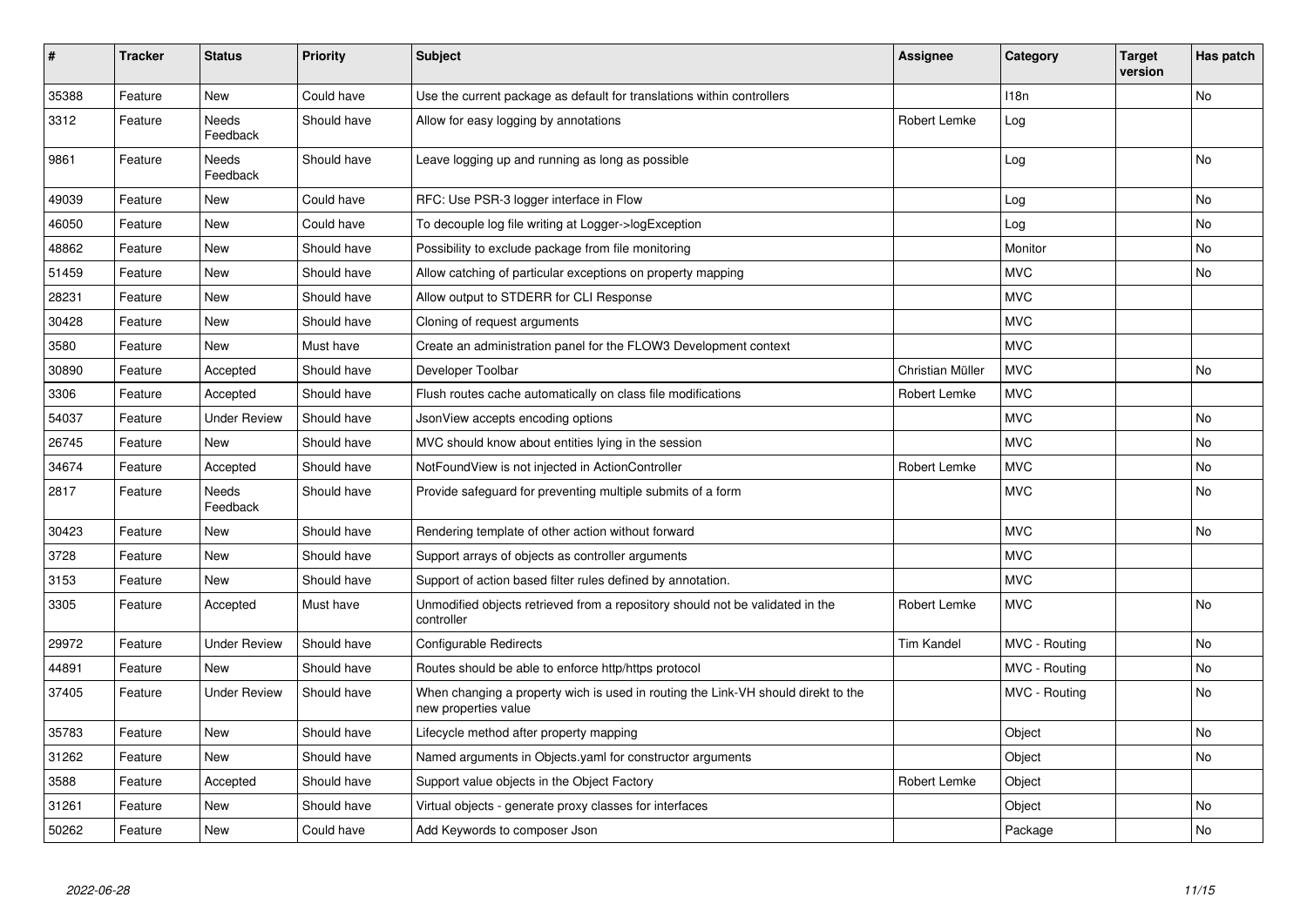| #     | <b>Tracker</b> | <b>Status</b>       | <b>Priority</b> | <b>Subject</b>                                                                               | <b>Assignee</b>             | Category    | <b>Target</b><br>version | Has patch |
|-------|----------------|---------------------|-----------------|----------------------------------------------------------------------------------------------|-----------------------------|-------------|--------------------------|-----------|
| 41900 | Feature        | Accepted            | Should have     | Check for duplicate PSR-0 autoload namespaces                                                | Christian Jul<br>Jensen     | Package     |                          | No        |
| 5774  | Feature        | New                 | Should have     | Package Manager should clear all cache entries tagged with %PACKAGE%                         |                             | Package     |                          |           |
| 1856  | Feature        | New                 | Should have     | The Package Manager checks dependencies between packages on each activation,<br>deactivation | Christopher<br>Hlubek       | Package     |                          |           |
| 59672 | Feature        | <b>Under Review</b> | Should have     | Add support for Doctrine 2.5 embeddables                                                     | Alexander Berl              | Persistence |                          | <b>No</b> |
| 55793 | Feature        | <b>Under Review</b> | Could have      | Add Support for groupBy                                                                      | Kerstin<br>Huppenbauer      | Persistence |                          | No        |
| 49050 | Feature        | New                 | Should have     | Allow Subqueries in QueryInterface                                                           |                             | Persistence |                          | No        |
| 30933 | Feature        | Needs<br>Feedback   | Should have     | Check for unique constraints on add()                                                        | Karsten<br>Dambekalns       | Persistence |                          | No        |
| 28136 | Feature        | New                 | Should have     | HTTP Semantics for Transactions and more                                                     |                             | Persistence |                          | No        |
| 37372 | Feature        | Accepted            | Should have     | Inheritance in ORM should be configured automatically                                        | Karsten<br>Dambekalns       | Persistence |                          | No        |
| 36715 | Feature        | Accepted            | Should have     | Make simultaneous use of multiple persistence backends possible                              | Karsten<br>Dambekalns       | Persistence |                          | No        |
| 9537  | Feature        | <b>New</b>          | Should have     | Query criterions should be able to compare whole objects                                     |                             | Persistence |                          |           |
| 41420 | Feature        | New                 | Should have     | Support entity versioning                                                                    |                             | Persistence |                          | No        |
| 47951 | Feature        | New                 | Should have     | Warn if persistence stack is not empty at the end of a get-request                           |                             | Persistence |                          | No        |
| 37279 | Feature        | New                 | Should have     | Request PropertyMapping                                                                      |                             | Property    |                          | No        |
| 34133 | Feature        | New                 | Could have      | RFC: Handle Semicolons in Path part of URIs as Scoped Path Parameters                        |                             | Property    |                          | No        |
| 32106 | Feature        | Accepted            | Should have     | Support for Object source in PropertyMapper                                                  |                             | Property    |                          | Yes       |
| 47273 | Feature        | New                 | Should have     | Support mapping properties with differing types for setter and property                      |                             | Property    |                          | No        |
| 26767 | Feature        | New                 | Should have     | Reflection method to get a method return type and documentation                              |                             | Reflection  |                          |           |
| 26765 | Feature        | Accepted            | Should have     | Support class schema features for every reflected class                                      | Karsten<br>Dambekalns       | Reflection  |                          | No        |
| 33587 | Feature        | New                 | Should have     | Automatically remove unused Resources                                                        |                             | Resource    |                          | No        |
| 33937 | Feature        | Accepted            | Should have     | Convenience method to resolve public "resource://" paths                                     | Karsten<br>Dambekalns       | Resource    |                          | No        |
| 47075 | Feature        | New                 | Should have     | Make Exception more meaningful                                                               |                             | Resource    |                          | No        |
| 45103 | Feature        | New                 | Should have     | Make static resource URI generation available outside of Fluid                               |                             | Resource    |                          | No        |
| 39253 | Feature        | Accepted            | Should have     | Remove mirroring mode option and code                                                        | Karsten<br>Dambekalns       | Resource    |                          | No        |
| 51676 | Feature        | <b>Under Review</b> | Should have     | Support of symlinks for Resources                                                            |                             | Resource    |                          | No        |
| 29387 | Feature        | Needs<br>Feedback   | Should have     | A token with wrong credentials should throw an exception                                     | Andreas Förthner   Security |             |                          |           |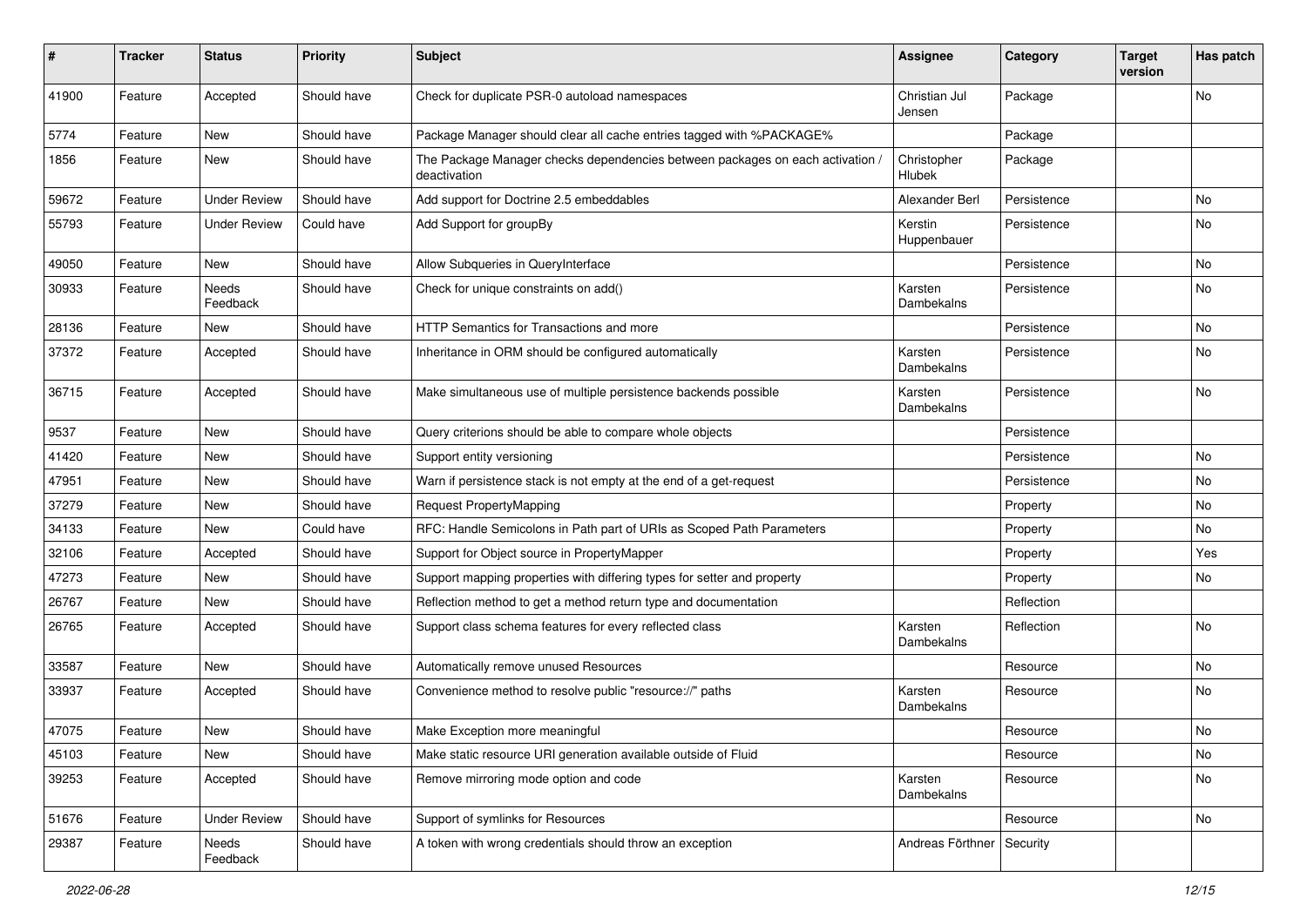| $\sharp$ | <b>Tracker</b> | <b>Status</b>       | <b>Priority</b> | <b>Subject</b>                                                                                    | <b>Assignee</b>       | Category       | <b>Target</b><br>version | Has patch |
|----------|----------------|---------------------|-----------------|---------------------------------------------------------------------------------------------------|-----------------------|----------------|--------------------------|-----------|
| 39910    | Feature        | Accepted            | Should have     | Ability to query user based on roles                                                              |                       | Security       |                          | No        |
| 8463     | Feature        | New                 | Should have     | Check security policy for objects reconstituted in the session scope                              |                       | Security       |                          |           |
| 8462     | Feature        | New                 | Should have     | Check subobjects in query rewriting                                                               |                       | Security       |                          |           |
| 48167    | Feature        | Accepted            | Should have     | Command line account and role browsing                                                            | Adrian Föder          | Security       |                          | No        |
| 5442     | Feature        | New                 | Should have     | Destroy session / logout user on deleting an account                                              | Andreas Förthner      | Security       |                          |           |
| 50115    | Feature        | <b>Under Review</b> | Must have       | During the policy loading, we need to take care if class exist                                    | Dominique Feyer       | Security       |                          | Yes       |
| 53177    | Feature        | New                 | Should have     | entity resource policy value support for `this`                                                   |                       | Security       |                          | No        |
| 6602     | Feature        | New                 | Could have      | Implement after invocation handling                                                               | Andreas Förthner      | Security       |                          |           |
| 38065    | Feature        | New                 | Must have       | Implement content security for DQL queries                                                        | Andreas Förthner      | Security       |                          | No        |
| 3621     | Feature        | New                 | Should have     | Implement dynamic firewall filter registration                                                    | Andreas Förthner      | Security       |                          |           |
| 3619     | Feature        | New                 | Should have     | Implement System Policy Support/System Security                                                   | Andreas Förthner      | Security       |                          |           |
| 46063    | Feature        | New                 | Should have     | Implement username password provider with "remember me" persistent cookie                         | Christopher<br>Hlubek | Security       |                          | No        |
| 44563    | Feature        | New                 | Should have     | Logged in users via HTTP Basic always get re-authenticated                                        |                       | Security       |                          | <b>No</b> |
| 34816    | Feature        | New                 | Should have     | Long text encryption                                                                              |                       | Security       |                          | No        |
| 28052    | Feature        | On Hold             | Should have     | Possibility to enable or disable accounts                                                         | Julian Kleinhans      | Security       |                          | No        |
| 9968     | Feature        | New                 | Should have     | Promote security publishing configuration automatically when persisting models                    | Andreas Förthner      | Security       |                          |           |
| 6603     | Feature        | New                 | Must have       | Provide a policy management API                                                                   | Andreas Förthner      | Security       |                          |           |
| 37846    | Feature        | New                 | Should have     | Should be able to declare more than one controllerObjectName per requestPatterns                  |                       | Security       |                          | No        |
| 40418    | Feature        | Needs<br>Feedback   | Could have      | Add an option to flow3:cache: flush thats keeps user sessions active                              |                       | Session        |                          | No        |
| 48409    | Feature        | New                 | Could have      | Introduce new Annotation "Slot" for wiring signal and slots                                       |                       | SignalSlot     |                          | No        |
| 32985    | Feature        | New                 | Should have     | Implement Processing Rules when merging numerically-indexed arrays                                |                       | <b>Utility</b> |                          | No        |
| 50901    | Feature        | New                 | Should have     | @IgnoreValidation also for class fields                                                           |                       | Validation     |                          | No        |
| 3587     | Feature        | New                 | Could have      | Enforce validation rules for value objects already in constructor                                 |                       | Validation     |                          |           |
| 6178     | Feature        | New                 | Should have     | Implement FileType and FileSize validators                                                        |                       | Validation     |                          |           |
| 47191    | Feature        | <b>Under Review</b> | Should have     | Make (property) Validators aware of parent class and the property they belong to                  |                       | Validation     |                          | No        |
| 47456    | Feature        | New                 | Should have     | ManyToOne and OneToOne Relations of Objects passed as Action Argument are<br>loaded automatically |                       | Validation     |                          | No        |
| 35781    | Feature        | New                 | Should have     | Model validation                                                                                  |                       | Validation     |                          | No        |
| 44738    | Feature        | New                 | Must have       | Re-Validation of argument's custom validators                                                     |                       | Validation     |                          | No        |
| 39788    | Feature        | New                 | Could have      | RFC: Repository based NotExistsValidator                                                          |                       | Validation     |                          | No        |
| 4146     | Feature        | Accepted            | Should have     | Support typed parameters for validation                                                           | Karsten<br>Dambekalns | Validation     |                          |           |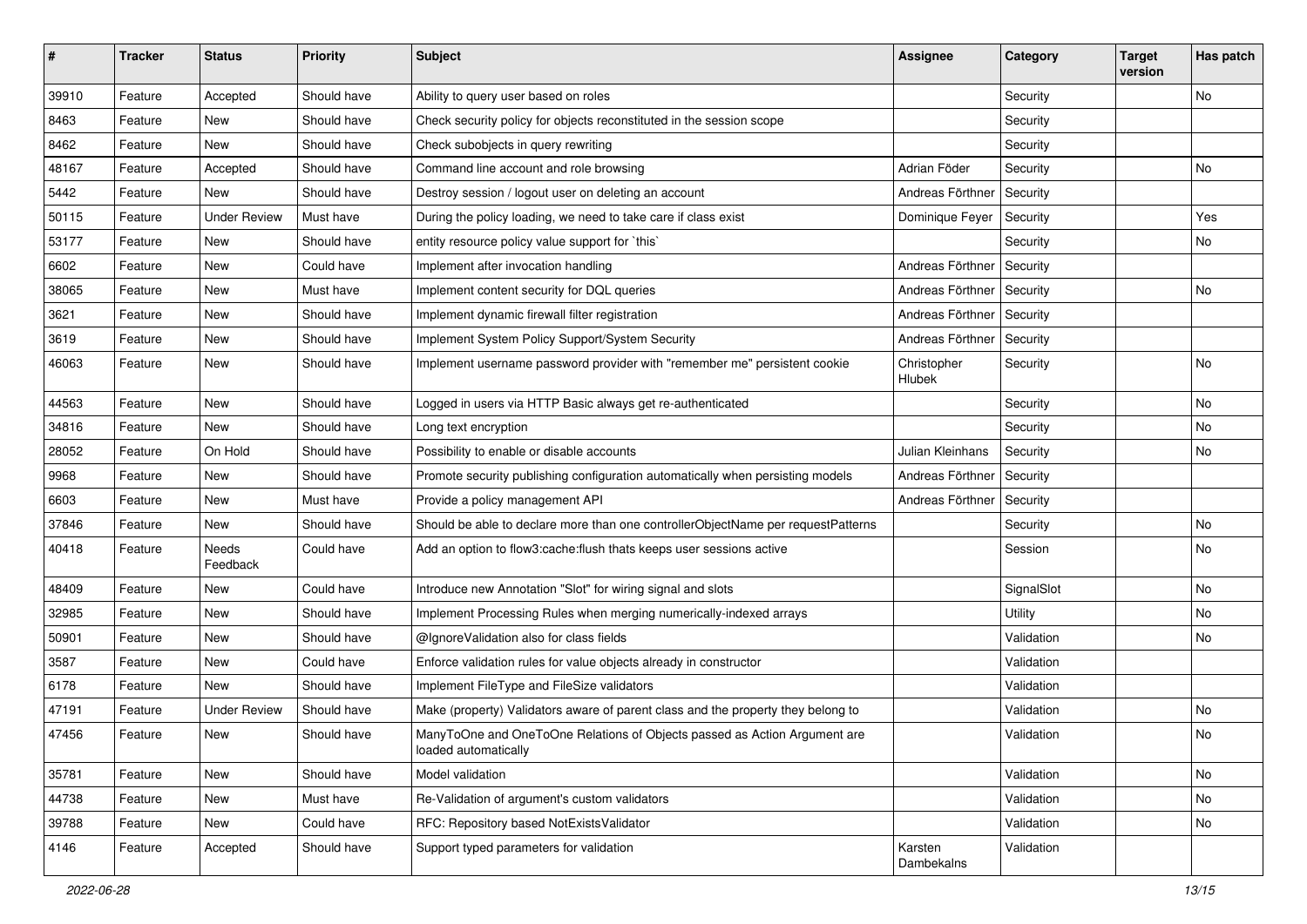| #     | <b>Tracker</b>   | <b>Status</b>       | <b>Priority</b> | <b>Subject</b>                                                                           | <b>Assignee</b>        | Category          | <b>Target</b><br>version | Has patch |
|-------|------------------|---------------------|-----------------|------------------------------------------------------------------------------------------|------------------------|-------------------|--------------------------|-----------|
| 45409 | Feature          | <b>New</b>          | Should have     | Support validation of abstract nested properties                                         |                        | Validation        |                          | No        |
| 28399 | Feature          | Needs<br>Feedback   | Should have     | Validation message and code should be configurable for bundled validators                |                        | Validation        |                          | No        |
| 33258 | Major<br>Feature | Accepted            | Should have     | Implement support for Assetic                                                            |                        |                   |                          | No        |
| 3585  | Major<br>Feature | <b>New</b>          | Should have     | Implement support for value objects                                                      |                        |                   |                          | No        |
| 58184 | Major<br>Feature | New                 | Should have     | HTTP request argument building for different use cases                                   |                        | Http              |                          | No        |
| 62292 | Major<br>Feature | New                 | Should have     | Support for entity translation                                                           |                        | 118n              | 2.x                      | No        |
| 56602 | Major<br>Feature | <b>New</b>          | Should have     | Handling Of Multi Identity Entities                                                      |                        | Persistence       |                          | No        |
| 42550 | Task             | Under Review        | Should have     | Add top-level .htaccess to block everything but Web                                      | Karsten<br>Dambekalns  |                   |                          | No        |
| 51286 | Task             | New                 | Should have     | Custom error views should introduce a controller context somehow                         |                        |                   |                          | No        |
| 58408 | Task             | New                 | Should have     | Disable manualy persisting                                                               |                        |                   |                          | No        |
| 35970 | Task             | New                 | Should have     | Improve performance of Utility/Arrays::integerExplode by using array_map                 |                        |                   |                          | No        |
| 51530 | Task             | New                 | Should have     | Improve speed of Files::readDirectoryRecursively using RecursiveDirectoryIterator?       |                        |                   |                          | No        |
| 48296 | Task             | Needs<br>Feedback   | Should have     | Missing method in ExceptionHandlerInterface                                              |                        |                   |                          | No        |
| 43930 | Task             | Needs<br>Feedback   | Should have     | Remove canRender() completely?!                                                          | Sebastian<br>Kurfuerst |                   |                          | No        |
| 55958 | Task             | New                 | Should have     | RFC: Use PHP 5.4 closure features for direct ObjectAccess                                |                        |                   |                          | No        |
| 52280 | Task             | <b>Under Review</b> | Should have     | Throw Exception if there is an array in PSR-0 autoload                                   |                        |                   |                          | Yes       |
| 27561 | Task             | Accepted            | Could have      | Complete documentation                                                                   |                        | Documentation -   |                          | No        |
| 42465 | Task             | New                 | Should have     | Document i18n settings                                                                   |                        | Documentation -   | 2.0.1                    | No        |
| 44542 | Task             | New                 | Should have     | Mention the risk of requestPatterns regarding foreign package's SecurityContext<br>usage | Adrian Föder           | Documentation -   |                          | No        |
| 38038 | Task             | Accepted            | Should have     | Proofread FLOW3 manual                                                                   | Ryan J. Peterson       | Documentation -   |                          | No        |
| 29202 | Task             | New                 | Should have     | Provide a Cherokee Server Configuration for FLOW3                                        |                        | - Documentation - |                          |           |
| 8923  | Task             | <b>Under Review</b> | Could have      | Provide a Nginx Server Configuration for FLOW3                                           | Christian Müller       | Documentation -   | 1.1.1                    | No        |
| 31339 | Task             | On Hold             | Could have      | Search                                                                                   |                        | - Documentation - |                          | No        |
| 40854 | Task             | New                 | Must have       | Update security documentation (authentication in 1.2)                                    |                        | - Documentation - | 2.0.1                    | No        |
| 3755  | Task             | New                 | Must have       | Concurrency stress testing and cache mechanism                                           |                        | - Testing -       |                          |           |
| 37831 | Task             | New                 | Could have      | Evaluate using PHP 5.4's internal web server for Functional Testing                      |                        | - Testing -       |                          | No        |